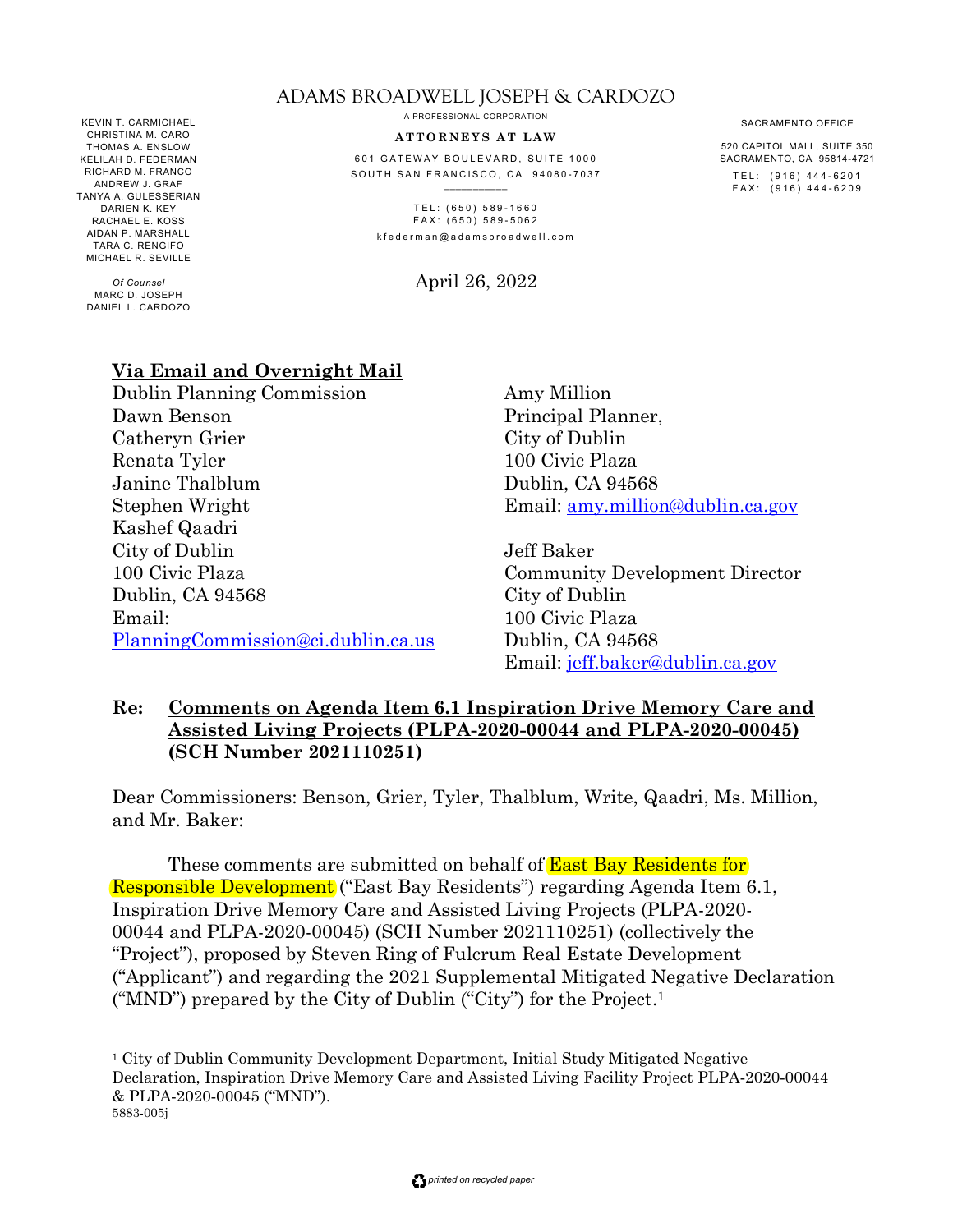The Project proposes to develop a 55-bed memory care facility on Parcel 2 and an 84-bed assisted living facility on Parcel 3 of the Valley Christian Center ("VCC") site. The Project site is located at Assessor Parcel Number ("APN") 941‐0022‐003, 941‐0022‐004, 941‐0022‐005 and 941‐0022‐006 at 7500 Inspiration Drive in the City of Dublin, Alameda County, California. The site consists of four parcels, totaling 50.6 acres, which are part of the larger Valley Christian Center ("VCC") site. Requested approvals include a Planned Development Rezoning with Stage 1 and Stage 2 Development Plans, Site Development Review Permits, a Street Vacation, and Tentative Parcel Map 11241. The General Plan designation for the Project site is Public/Semi-Public. Parcel 2 is located within the A (Agricultural) zoning District, both Parcels 2 and 3 are located within the Planned Development zoning district Ordinance No. 07-03.<sup>2</sup> The Project relies on analysis in the 2003 Valley Christian Center Expansion/Master Plan Project Environmental Impact Report ("VCC EIR") and Mitigation Monitoring and Reporting Program ("VCC MMRP")<sup>3</sup> and the 2018 Supplemental Mitigated Negative Declaration ("2018 MND").<sup>4</sup>

#### **The Dublin Planning Commission should not recommend that the City Council approve the MND or the Project entitlements, because the MND fails to comply with CEQA, as shown herein.**

We have reviewed the MND, its technical appendices, and reference documents with the assistance of East Bay Residents' expert consultants whose comments and qualifications are attached. Based on our review of the MND, it is clear that the MND fails as an information document under CEQA and lacks substantial evidence to support its conclusions that the Project's significant impacts would be mitigated to the greatest extent feasible.

There is also substantial evidence supporting a fair argument that the Project's potentially significant environmental impacts are far more extensive than disclosed in the MND. East Bay Residents and their expert consultants have

<sup>2</sup> Dublin Planning Commission, April 26, 2022, Regular Meeting Agenda Packet. Available at: https://d3n9y02raazwpg.cloudfront.net/dublin/b66f12f2-6db0-11ec-85e3-0050569183fa-ab7ea741- 4587-411e-82f1-bcf7b0ec0e28-1650498883.pdf ("Agenda Packet").

<sup>3</sup> Final Environmental Impact Report, Valley Christian Center Expansion Program, PA #00-017, SCH # 2002012070 (March 2003).

<sup>5883-005</sup>j <sup>4</sup> Supplemental Mitigated Negative Declaration / Initial Study, Valley Christian Center, Planning Application Number: PLPA-2014-00052 (June 8, 2018).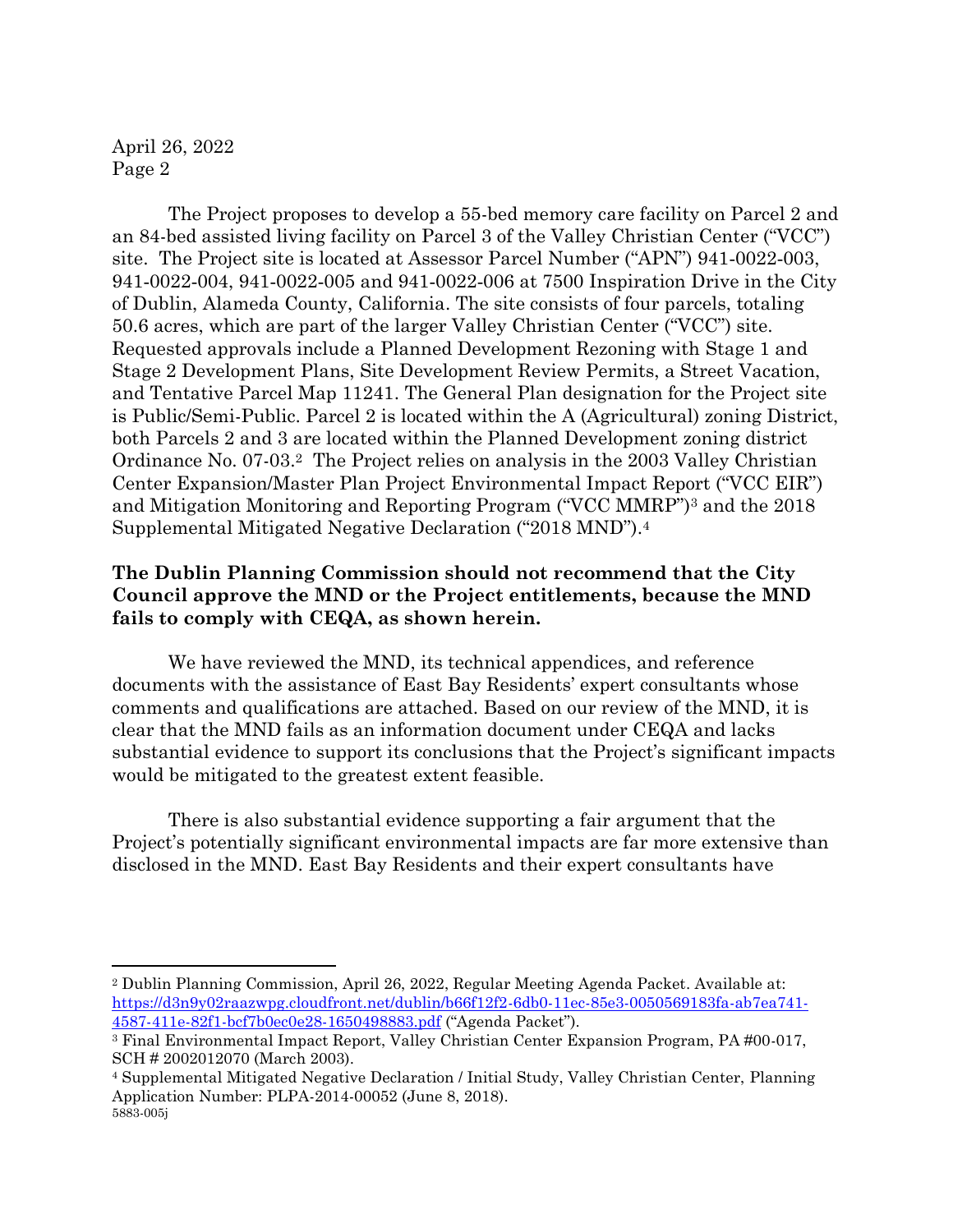identified numerous potentially significant impacts that the MND either mischaracterizes, underestimates, or fails to identify. Moreover, many of the mitigation measures described in the MND will not, in fact, mitigate impacts to the extent claimed.

We prepared these comments with the assistance of air quality and hazards expert Matt Hagemann P.G., C.Hg, and Paul E Rosenfeld, Ph.D. of Soil Water Air Protection Enterprises ("SWAPE"); and expert environmental biologist and wildlife ecologist Scott Cashen M.S.

SWAPE's comments and curriculum vitae are attached hereto as Exhibit A.<sup>5</sup> SWAPE concludes that the Project may result in potentially significant construction air emissions and health risk from exposure to toxic air contaminants ("TACs") that were not adequately analyzed or mitigated in the MND. SWAPE also found the Project's operational emissions may exceed significance thresholds and are not adequately mitigated.

Mr. Cashen's comments and curriculum vitae are attached hereto as Exhibit B.6 Mr. Cashen concludes that the Project's baseline analysis of existing sensitive natural communities is inaccurate and unsupported, rendering the MND inadequate under CEQA. Further, the MND fails to analyze and mitigate potentially significant impacts to special status plants and animals and fails to analyze and mitigate potentially significant impacts caused by habitat degradation and cumulative suburban sprawl. SWAPE's and Mr. Cashen's comment letters and all attachments thereto are incorporated by reference as if fully set forth herein.<sup>7</sup>

<sup>5</sup> See **Exhibit A,** SWAPE, Comments on Inspiration Drive Memory Care Project ("SWAPE Comments").

<sup>6</sup> See **Exhibit B,** Scott Cashen, Comments on the Initial Study and Mitigated Negative Declaration for the Inspiration Drive Memory Care and Assisted Living Facility Project (April 23, 2022), ("Cashen Comments").

<sup>5883-005</sup>j <sup>7</sup> East Bay Residents reserves the right to supplement these comments, and to file further comments at any and all future proceedings and hearings related to the Project. Gov. Code § 65009(b); PRC § 21177(a); *Bakersfield Citizens for Local Control v. Bakersfield* ("*Bakersfield*") (2004) 124 Cal. App. 4th 1184, 1199-1203; *see Galante Vineyards v. Monterey Water Dist*. (1997) 60 Cal. App. 4th 1109, 1121.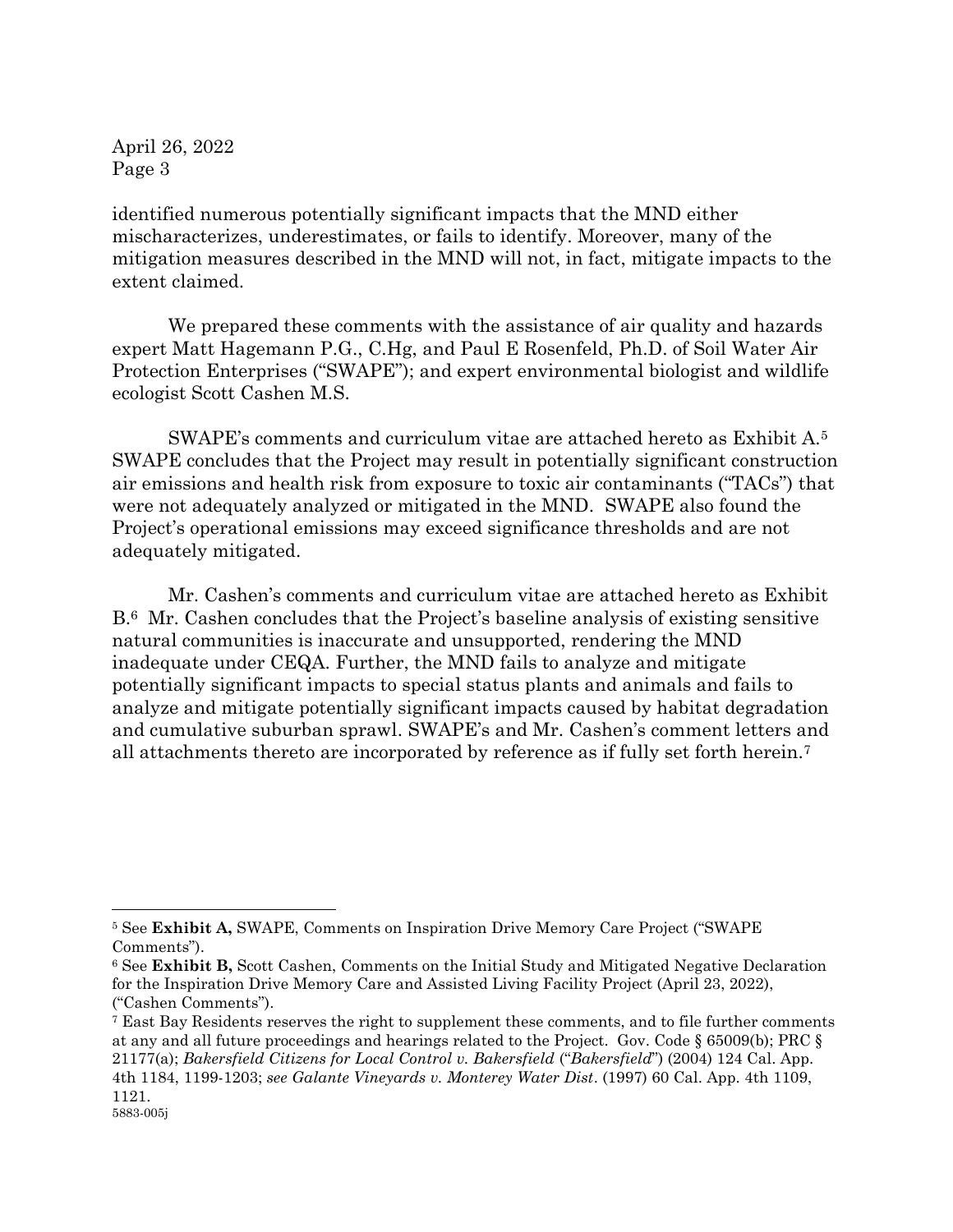#### **I. STATEMENT OF INTEREST**

East Bay Residents is an unincorporated association of individuals and labor organizations that may be adversely affected by the potential impacts associated with Project development. East Bay Residents includes the **International** Brotherhood of Electrical Workers Local 595, Plumbers & Steamfitters Local 342, Sheet Metal Workers Local 104, Sprinkler Fitters Local 483 their members and their families, and other individuals that live and/or work in the City of Dublin and Alameda County. East Bay Residents supports sustainable development in the East Bay. Residents has a strong interest in enforcing the State's environmental laws that encourage sustainable development and ensure a safe working environment for its members.

Individual members of East Bay Residents and its member organizations include Dublin residents Gary Bonnitti, Devin Kettle, and Connor Smith. The individual members live, work, recreate, and raise their families in the City of Dublin and surrounding communities. Accordingly, they would be directly affected by the Project's environmental and health and safety impacts. Individual members may also work on the Project itself. They will be first in line to be exposed to any health and safety hazards that exist onsite.

In addition, East Bay Residents has an interest in enforcing environmental laws that encourage sustainable development and ensure a safe working environment for its members. Environmentally detrimental projects can jeopardize future jobs by making it more difficult and more expensive for business and industry to expand in the region, and by making the area less desirable for new businesses and new residents. Indeed, continued environmental degradation can, and has, caused construction moratoriums and other restrictions on growth that, in turn, reduce future employment opportunities.

# **II. LEGAL BACKGROUND**

CEQA requires that lead agencies analyze any project with potentially significant environmental impacts in an EIR.<sup>8</sup> "Its purpose is to inform the public and its responsible officials of the environmental consequences of their decisions *before* they are made. Thus, the EIR protects not only the environment, but also

<sup>5883-005</sup>j <sup>8</sup> See Pub. Resources Code § 21000; CEQA Guidelines § 15002.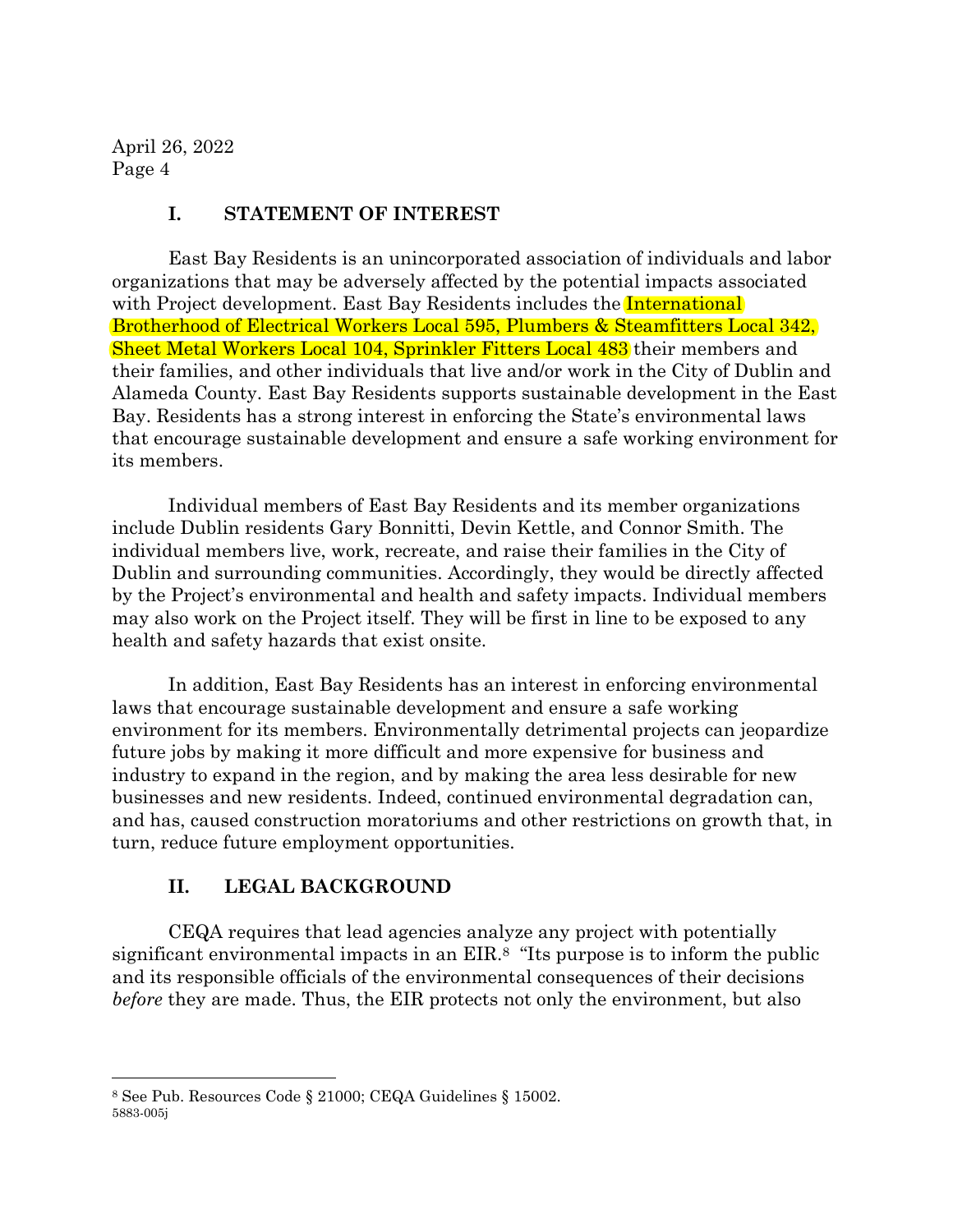informed self-government."<sup>9</sup> The EIR has been described as "an environmental 'alarm bell' whose purpose it is to alert the public and its responsible officials to environmental changes before they have reached ecological points of no return."<sup>10</sup>

CEQA's purpose and goals must be met through the preparation of an EIR, except in certain limited circumstances.11 CEQA contains a strong presumption in favor of requiring a lead agency to prepare an EIR. This presumption is reflected in the "fair argument" standard. Under that standard, a lead agency "shall" prepare an EIR whenever substantial evidence in the whole record before the agency supports a fair argument that a project may have a significant effect on the environment.<sup>12</sup>

In contrast, a mitigated negative declaration may be prepared only when, after preparing an initial study, a lead agency determines that a project may have a significant effect on the environment, but:

> (1) revisions in the project plans or proposals made by, or agreed to by, the applicant before the proposed negative declaration and initial study are released for public review *would avoid the effects or mitigate the effects to a point where clearly no significant effect on the environment would occur*, and (2) there is *no substantial evidence* in light of the whole record before the public agency that the project, as revised, *may* have a significant effect on the environment.<sup>13</sup>

Courts have held that if "no EIR has been prepared for a nonexempt project, but substantial evidence in the record supports a fair argument that the project may result in significant adverse impacts, the proper remedy is to order preparation of an EIR."<sup>14</sup> The fair argument standard creates a "low threshold" favoring

<sup>9</sup> *Citizens of Goleta Valley v. Bd. of Supervisors* (1990) 52 Cal.3d 553, 564 (internal citations omitted). <sup>10</sup> *County of Inyo v. Yorty* (1973) 32 Cal.App.3d 795, 810.

<sup>11</sup> See Pub. Resources Code § 21100.

<sup>12</sup> Pub. Resources Code §§ 21080(d), 21082.2(d); CEQA Guidelines §§ 15002(k)(3), 15064(f)(1), (h)(1); *Laurel Heights Improvement Assn. v. Regents of the Univ. of Cal.* (1993) 6 Cal.4th 1112, 1123; *No Oil, Inc. v. City of Los Angeles* (1974) 13 Cal.3d 68, 75, 82; *Stanislaus Audubon Society, Inc. v. County of Stanislaus* (1995) 33 Cal.App.4th 144, 150-151; *Quail Botanical Gardens Found., Inc. v. City of Encinitas* (1994) 29 Cal.App.4th 1597, 1601-1602.

<sup>13</sup> Pub. Resources Code § 21064.5 (emphasis added).

<sup>14</sup> See, e.g., *Communities for a Better Environment. v. South Coast Air Quality Management Dist.* (2010) 48 Cal.4th 310, 319-320.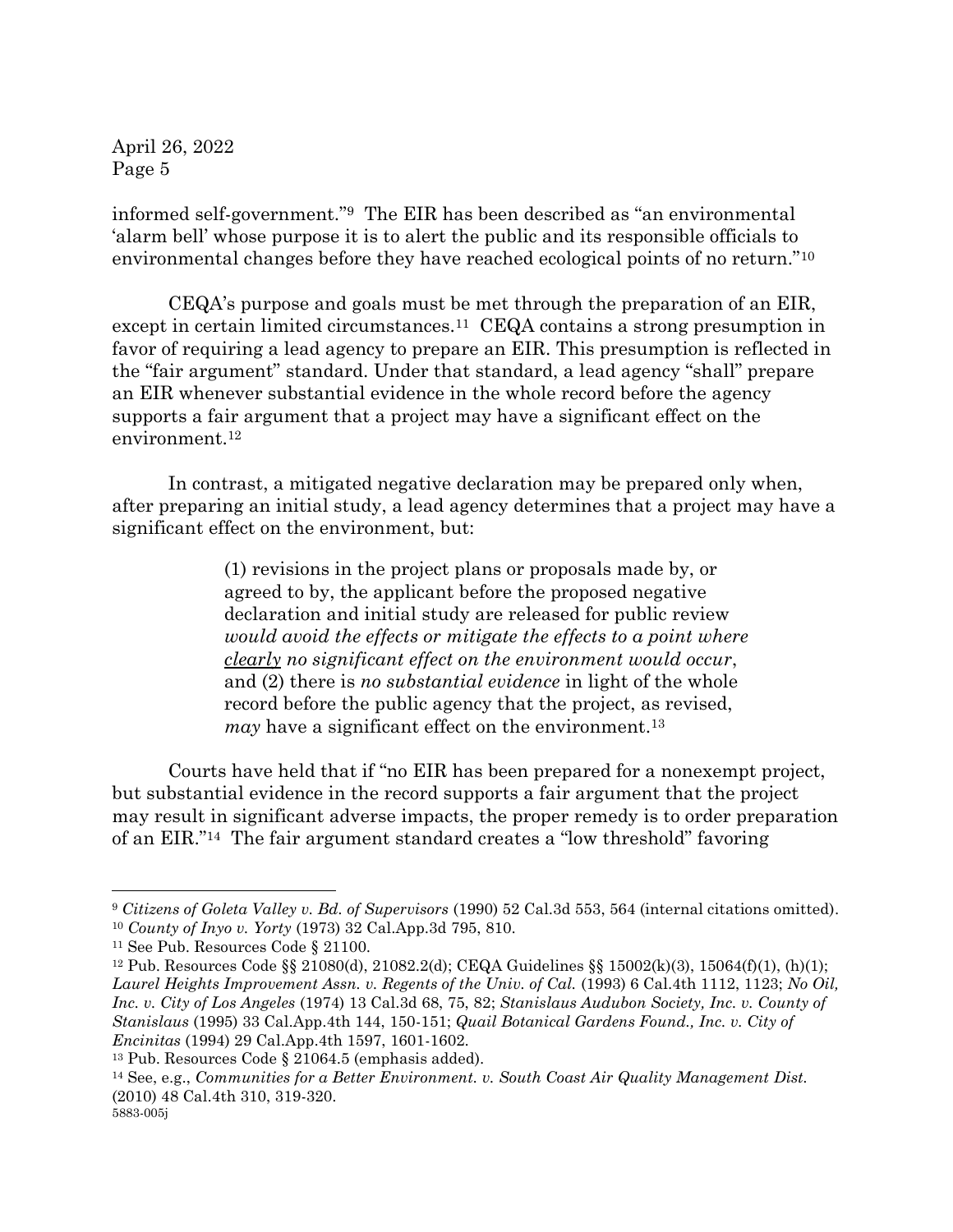environmental review through an EIR, rather than through issuance of a negative declaration.<sup>15</sup> An agency's decision not to require an EIR can be upheld only when there is no credible evidence to the contrary.<sup>16</sup>

"Substantial evidence" required to support a fair argument is defined as "enough relevant information and reasonable inferences from this information that a fair argument can be made to support a conclusion, even though other conclusions might also be reached."17 According to the CEQA Guidelines, when determining whether an EIR is required, the lead agency is required to apply the principles set forth in Section 15064, subdivision (f):

[I]n marginal cases where it is not clear whether there is substantial evidence that a project may have a significant effect on the environment, the lead agency shall be guided by the following principle: If there is disagreement among expert opinion supported by facts over the significance of an effect on the environment, the Lead Agency shall treat the effect as significant and shall prepare an EIR.

Furthermore, CEQA documents, including EIRs and MNDs, must mitigate significant impacts through measures that are "fully enforceable through permit conditions, agreements, or other legally binding instruments."18 Deferring formulation of mitigation measures to post-approval studies is generally impermissible.19 Mitigation measures adopted after Project approval deny the public the opportunity to comment on the Project as modified to mitigate impacts.<sup>20</sup> If identification of specific mitigation measures is impractical until a later stage in the Project, specific performance criteria must be articulated and further approvals must be made contingent upon meeting these performance criteria.21 Courts have

<sup>18</sup> CEQA Guidelines § 15126.4(a)(2).

<sup>15</sup> *Pocket Protectors v. City of Sacramento* (2004) 124 Cal.App.4th 903, 928*; Citizens Action to Serve All Students v. Thornley* (1990) 222 Cal.App.3d 748, 754.

<sup>16</sup> *Sierra Club v. County of Sonoma* (1992) 6 Cal.App.4th, 1307, 1318; see also *Friends of B Street v. City of Hayward* (1980) 106 Cal.App.3d 988, 1002 ("If there was substantial evidence that the proposed project might have a significant environmental impact, evidence to the contrary is not sufficient to support a decision to dispense with preparation of an EIR and adopt a negative declaration, because it could be 'fairly argued' that the project might have a significant environmental impact"). <sup>17</sup> CEQA Guidelines § 15384(a).

<sup>19</sup> *Sundstrom v. County of Mendocino* (1988) 202 Cal.App.3d 296, 308-309; Pub. Resources Code § 21061.

<sup>20</sup> *Gentry v. City of Murrieta* (1995) 36 Cal.App.4th 1359, 1393; *Quail Botanical, supra,* 29 Cal.App.4th at p. 1604, fn. 5.

<sup>5883-005</sup>j <sup>21</sup> *Gentry,* 36 Cal.App.4th at 1393.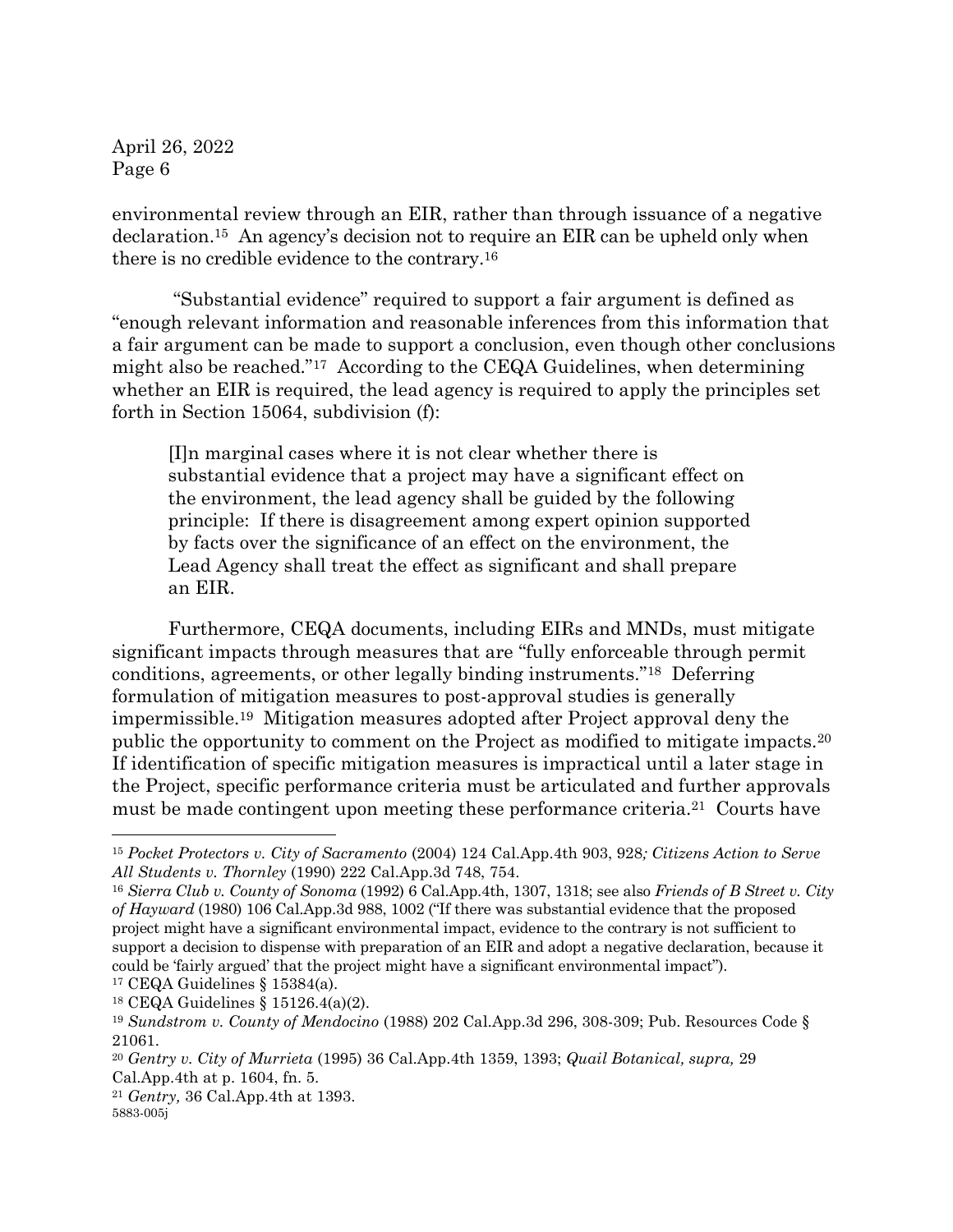held that simply requiring a project applicant to obtain a future report and then comply with the report's recommendations is insufficient to meet the standard for properly deferred mitigation.<sup>22</sup>

Public Resources Code Section 21093 and CEQA Guidelines Section 15152 authorize the use of tiered EIRs covering broader general matters planning or policy level actions at the programmatic level, followed by more project-specific matters in focused or site-specific EIRs or negative declarations.<sup>23</sup> CEQA Guidelines Section 15152 provides that "where an EIR [or negative declaration] has been prepared and certified for a program, plan, policy or ordinance consistent with the requirements of this section, any lead agency for a later project pursuant to or consistent with the program, plan, policy or ordinance should limit the [project-level] EIR or negative declaration on the later project to effects which: (1) were not examined as significant effects on the environment in the prior EIR; or (2) are susceptible to substantial reduction or avoidance by the choice of specific revisions in the project, by the imposition of conditions, or other means."<sup>24</sup>

The MND explains that, pursuant to CEQA Guidelines Section 15152, the MND is tiered off of the VCC EIR, which evaluated proposed improvements to the existing VCC to include an expanded church, as well as a private school. <sup>25</sup> The MND also explains that it is tiered off of the 2018 Supplemental MND, which analyzed proposed changes to the VCC Master Plan. <sup>26</sup> The 2018 MND evaluated whether the proposed changes to the development program for the VCC program would result in any new or substantially more severe significant environmental impacts than those analyzed in the VCC EIR.27 The MND discusses the Project's air quality, biological resources, and hazardous materials impacts at a project level, pursuant to CEQA Guidelines Section 15152(d), as effects that were not previously

- <sup>22</sup> *Id.*
- 5883-005j <sup>23</sup> PRC § 21093; 14 CCR § 15152. <sup>24</sup> 14 CCR § 15152(d).  $25$  MND, p. 1. <sup>26</sup> MND, p. 2. <sup>27</sup> 2018 MND, p. 3.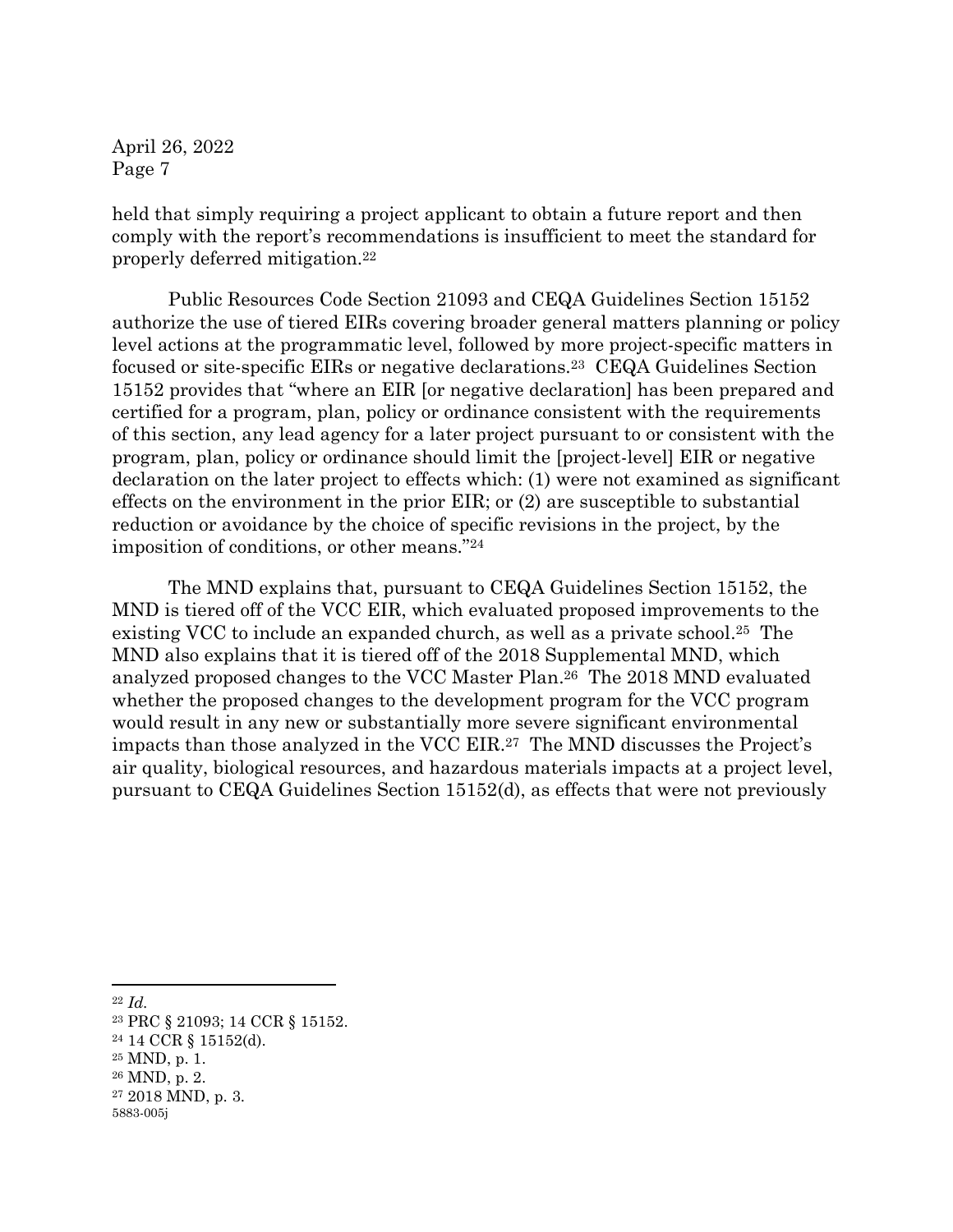analyzed at the project level in the VCC EIR or 2018 MND. <sup>28</sup> Accordingly, the issue of whether the MND's analysis and mitigation of these impacts is adequate, or whether an EIR is required, is subject to the fair argument standard.

Public Resources Code Section 21166 and CEQA Guidelines Section 15162 provide that when an environmental impact report or negative declaration has been prepared for a project, a subsequent or supplemental EIR is required where one or more of the following events occur:

- (a) Substantial changes are proposed in the project which will require major revisions of the EIR or Negative Declaration due to the involvement of new significant environmental effects or a substantial increase in the severity of previously identified significant effects;
- (b) Substantial changes occur with respect to the circumstances under which the project is being undertaken which will require major revisions in the EIR or Negative Declaration due to the involvement of new significant environmental effects or a substantial increase in the severity of previously identified significant effects; or
- (c) New information of substantial importance, which was not known and could not have been known with the exercise of reasonable diligence at the time the EIR or Negative Declaration was certified as complete, becomes available that shows:
	- a. The project will have one or more significant effects not discussed in the previous EIR or negative declaration; Significant effects previously examined will be substantially more severe than shown in the previous EIR;
	- b. Mitigation measures or alternatives previously found not to be feasible would in fact be feasible, and would substantially reduce one or more significant effects of the project, but the project proponents decline to adopt the mitigation measure or alternative; or
	- c. Mitigation measures or alternatives which are considerably different from those analyzed in the previous EIR would substantially reduce one or more significant effects on the

<sup>5883-005</sup>j <sup>28</sup> See e.g. MND, pp. 46-47 (VCC EIR did not quantify construction emissions, so MND includes emission modeling); p. 51 ("VCC EIR did not evaluate the potential of the VCC to expose sensitive receptors to substantial pollutant concentrations; therefore, the exposure of sensitive receptors to pollutant concentrations would be a new impact as compared to the project evaluated in the VCC EIR."); p. 55 (MND includes a project-level Biological Resources Analysis for the current project); VCC EIR, p. 4 (stating that hazardous materials was a "topic[] not addressed in the EIR").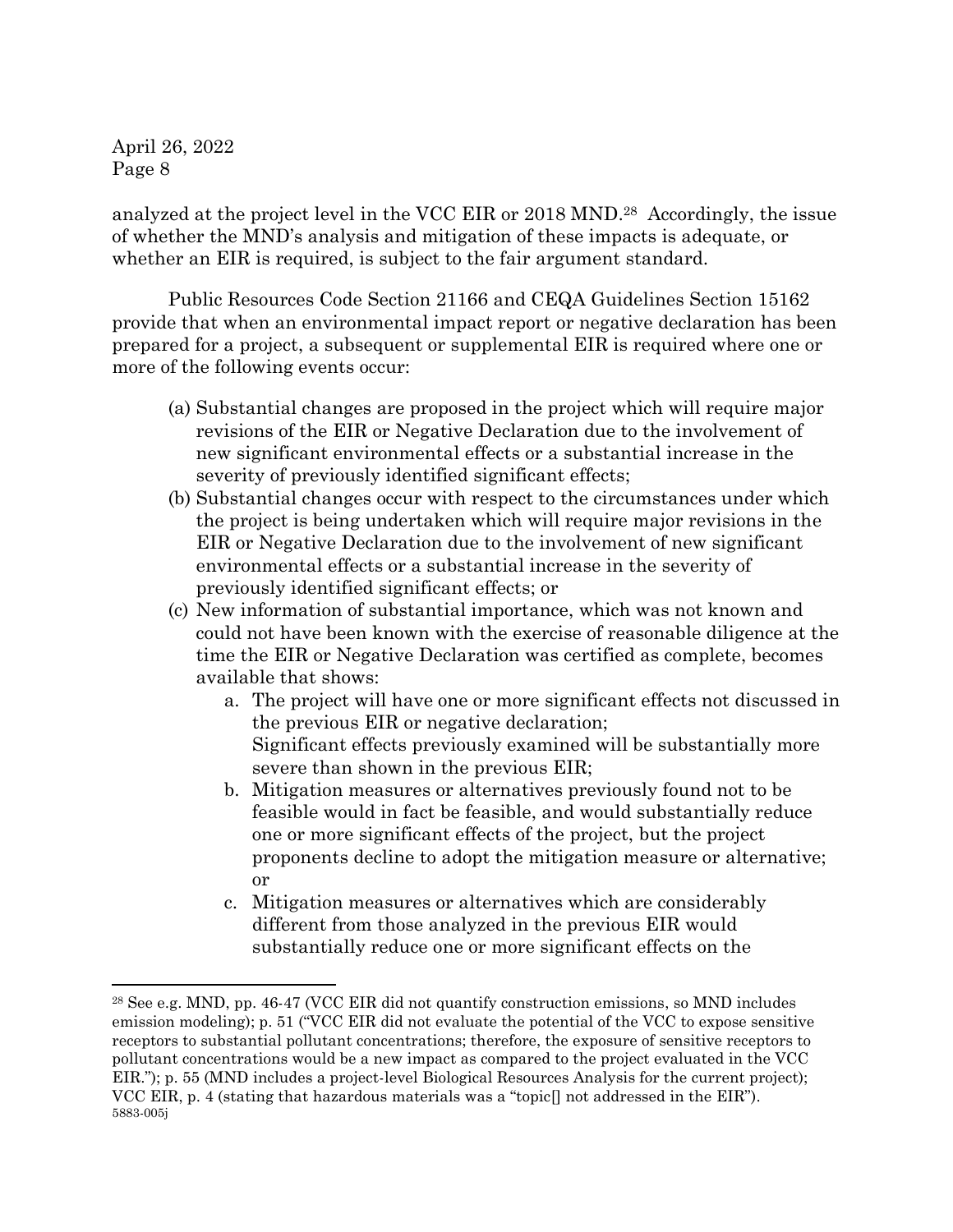> environment, but the project proponents decline to adopt the mitigation measure or alternative.<sup>29</sup>

The MND applies these subsequent review standards to its consideration of the Project's greenhouse gas ("GHG") and transportation / vehicle miles travelled ("VMT") impacts, due to the changes in CEQA legal requirements for to analysis of these impacts. <sup>30</sup>

As shown herein, in addition to being new project-level impacts that were not evaluated in the VCC EIR, a subsequent or supplemental EIR ("supplemental EIR") is also required for the Project, rather than a supplemental MND, because the removal and relocation of the Conservation Easement on Parcel 3 constitutes substantial changes with respect to the circumstances under which the Project is being undertaken and should result in major revisions of the VCC EIR.

As explained herein, an EIR is required for the Project because there is substantial evidence supporting a fair argument that the Project has significant, unmitigated impacts that were not adequately disclosed and mitigated in the MND. The MND therefore fails to satisfy the basic purposes of CEQA. The MND fails to adequately disclose, investigate, and analyze the Project's potentially significant impacts, and fails to provide substantial evidence to conclude that impacts will be mitigated to a less than significant level. Because the MND lacks basic information regarding the Project's potentially significant impacts, the MND's conclusion that the Project will have a less than significant impact on the environment is unsupported.31 The City failed to gather the relevant data to support its finding of no significant impacts. Moreover, substantial evidence shows that the Project may result in potentially significant impacts. Therefore, a fair argument can be made that the Project may cause significant impacts requiring the preparation of an EIR.

#### **III. THE MND FAILS TO PROVIDE A COMPLETE AND ACCURATE BASELINE**

The MND fails to adequately describe the environmental setting against which the Project's environmental impacts are to be measured for several critical aspects of the Project. This contravenes the fundamental purpose of the environmental review process, which is to determine whether there is a potentially substantial, adverse change compared to the existing setting. CEQA requires an

<sup>29</sup> PRC § 21166; 14 CCR § 15162.

<sup>30</sup> See e.g. MND, pp. 92, 152.

<sup>31</sup> PRC § 21064.5.

<sup>5883-005</sup>j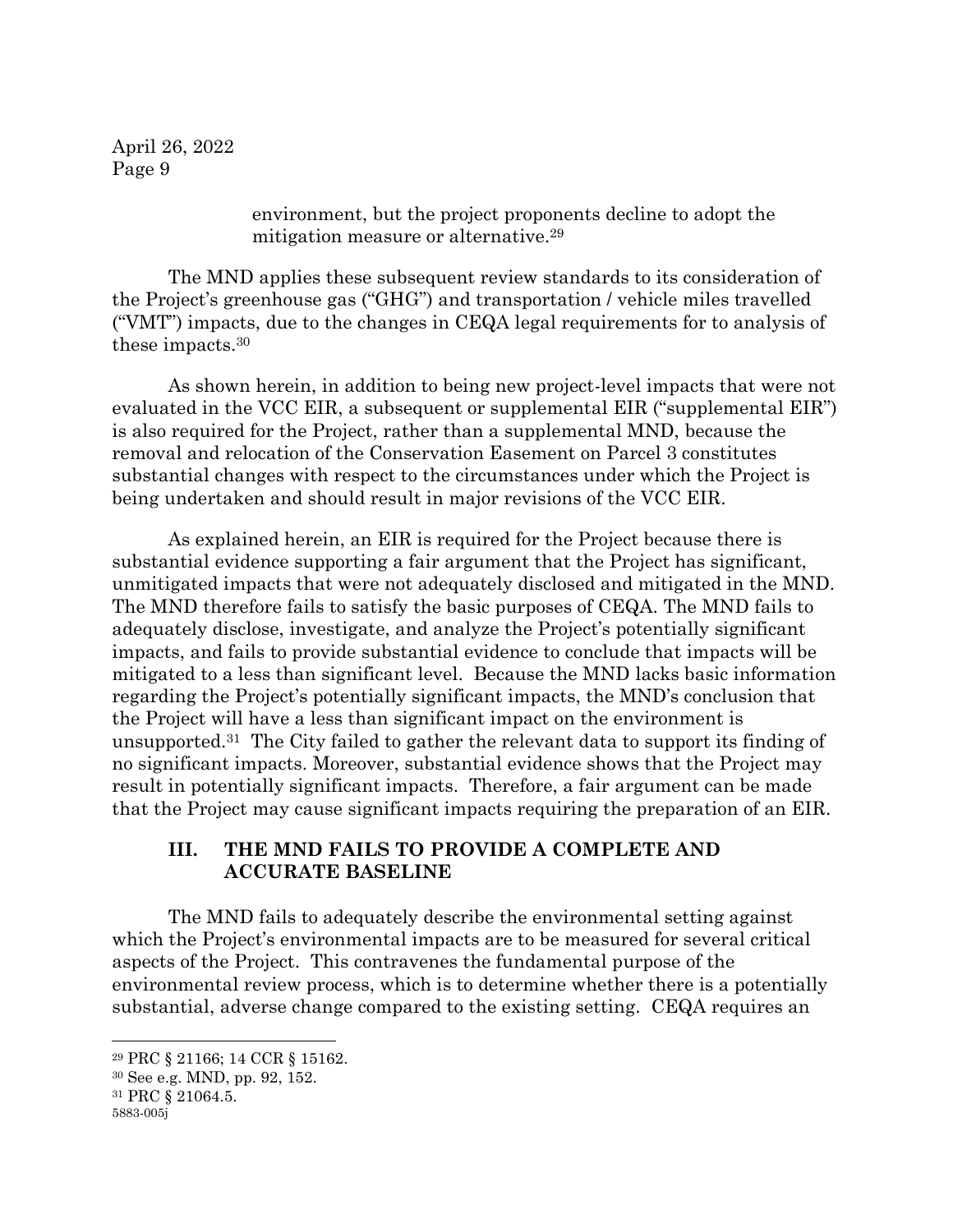Initial Study to include an accurate and complete identification of the environmental setting.32 A lead agency thus must include a description of the physical environmental conditions, or "baseline," in the vicinity of the project as they exist at the time environmental review commences.33 As the courts have repeatedly held, the impacts of a project must be measured against the "real conditions on the ground."34 The description of the environmental setting constitutes the "baseline" physical conditions against which the lead agency assesses the significance of a project's impacts.<sup>35</sup> The MND fails to rely on expert opinion supported by facts, technical studies or other substantial evidence to document its findings related to the environmental baseline.<sup>36</sup>

## **A. The MND Fails to Provide Sufficient Baseline Information on Hazards and Hazardous Materials**

The MND fails to provide a complete and accurate description of the Project's environmental setting related to hazards and hazardous materials, and thus, the MND's impact assessment for impacts to hazards are inadequate.

The VCC EIR did not analyze hazardous materials impacts at all, thus the City must perform a project-level analysis of these impacts for the Project.37 The MND states that it reviewed the Cortese List (the California Department of Toxic Substances' list of hazardous waste facilities subject to corrective action as part of the Health and Safety Code), but did not perform a site-specific Phase I Environmental Site Assessment ("ESA") or any site-specific sampling related to hazardous contamination.<sup>38</sup> Hazardous materials experts from SWAPE explain that a review of the online regulatory databases to determine hazards and hazardous materials is an insufficient basis for determining the presence of onsite hazards.<sup>39</sup>

<sup>32</sup> 14 CCR § 15063(d)(2).

<sup>33</sup> 14 CCR § 15125(a); *Communities for a Better Environment v. South Coast Air Quality Management Dist*. (2010) 48 Cal. 4th 310, 321 ("*CBE v. SCAQMD*").

<sup>34</sup> *CBE v.* SCAQMD, 48 Cal. 4th at 321; Save *Our Peninsula Com. v. Monterey County Bd. of Supervisors* (2001) 87 Cal.App.4th 99, 121-22; *City of Carmel-by-the-Sea v. Bd. of Supervisors of Monterey County* (1986) 183 Cal.App.3d 229, 246.

<sup>35</sup> 14 CCR § 15125(a); *CBE v.* SCAQMD, 48 Cal. 4th at 321.

<sup>36</sup> 14 CCR § 15063(a)(3).

 $37$  See VCC EIR, p. 4 (topics not considered – hazardous materials).

<sup>38</sup> MND, p. 98.

<sup>39</sup> SWAPE Comments, p. 1.

<sup>5883-005</sup>j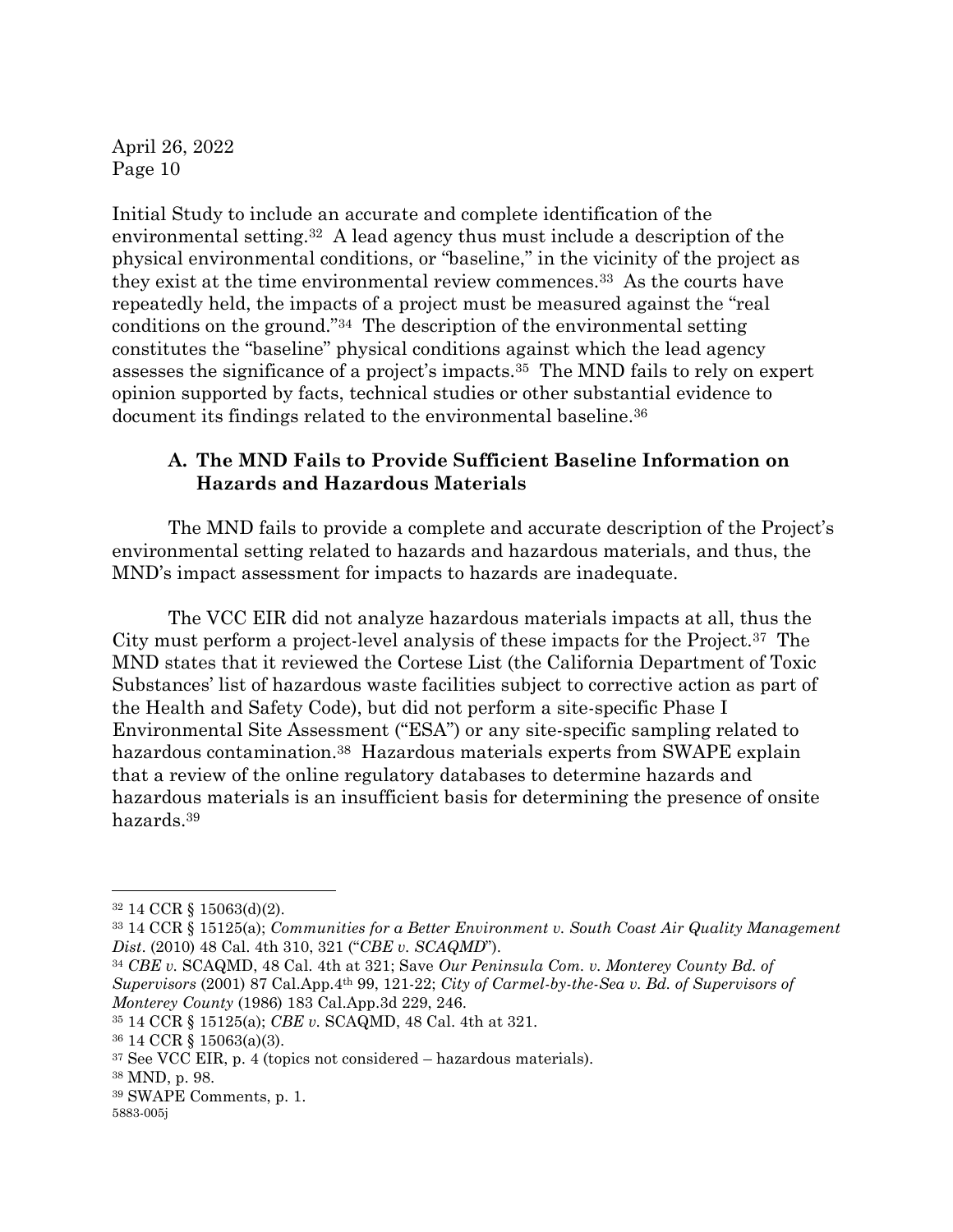Absent an ESA, the City lacks substantial evidence, and the public lacks certainty, to conclude that no existing release, a past release, or a threat of a release of any hazardous substances or petroleum products into structures on the property or into the ground, groundwater, or surface water may pose potentially significant hazards impacts during Project construction or  $0.40$  SWAPE concludes that a Phase I ESA is necessary to provide an adequate disclosure of hazards and hazardous materials on the Project site.<sup>41</sup> At present, the City has not provided substantial evidence to support its environmental setting analysis with respect to hazards and hazardous materials on the Project site.

#### **B. The MND Fails to Provide Sufficient Baseline Information on Congdon's Tarplant and other Sensitive Plant Communities**

The MND fails to provide a complete and accurate description of the Project's environmental setting related to Congdon's Tarplant and other sensitive and rare plants, and thus, the MND's impact assessment and proposed mitigation for impacts to Congdon's Tarplant and sensitive and rare plants are inadequate.

The MND fails to support is conclusions regarding the existence of sensitive natural plant species on the Project site, because the Applicant failed to conduct protocol level surveys to determine whether these species may occur onsite. Absent protocol level surveys for rare plants on the Project site, the MND's assertion that impacts to rare plants can be mitigated to less than significant levels are not supported by substantial evidence.

Biologist Mr. Cashen determined that the Applicant did not conduct adequate baseline surveys to establish the existing baseline conditions for rare plants. The MND defers the rare plant survey to a later date, after the public review process has closed and the project has been approved. This deprives the public of an opportunity to review the rare plant survey and ensure the survey accurately reflects conditions on the ground.

# *i. Congdon's Tarplant*

The MND fails to provide an adequate baseline for Congdon's Tarplant because the Applicant has not conducted focused surveys to establish distribution

<sup>40</sup> SWAPE Comments, p. 2.

<sup>5883-005</sup>j <sup>41</sup> *Id.*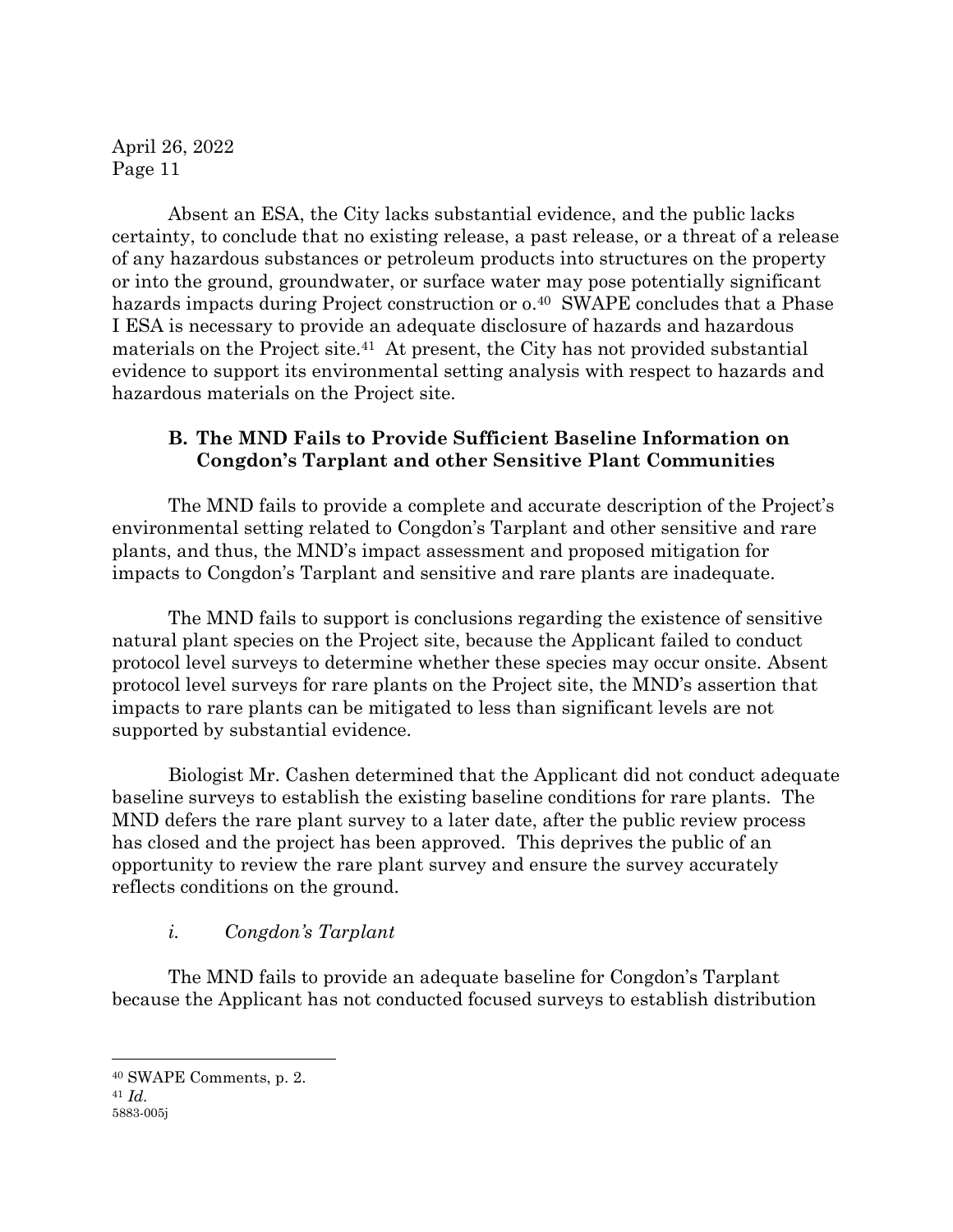and abundance of Congdon's Tarplant. <sup>42</sup> Congdon's Tarplant is listed as rare, under the rank 1B.1 by the California Native Plant Society. The presence of Congdon's Tarplant in the southeastern portion of the Project site (Parcel 3) in 2018 and the inferred presence of Congdon's Tarplant in the northeastern portion of the Project site (Parcel 1) in 2015, strongly suggests that the species may occur in other portions of the Project site. The MND's analysis regarding the Project's baseline with respect to Congdon's Tarplant is therefore not supported by substantial evidence, as required by CEQA.

Mitigation Measure BIO-3 provides that the Applicant shall retain a botanist to conduct rare plant surveys within the construction zone after the Project is approved. However, since the surveys have not been conducted, and the City will not receive any survey results until after the Project is approved, the City lacks substantial evidence to support a baseline analysis regarding the Congdon's Tarplant. The baseline information in the MND is entirely lacking, and the requisite baseline analysis of this rare plant is therefore impermissibly deferred, in violation of CEQA. An EIR must be prepared which adequately analyzes the environmental setting with respect to Congdon's Tarplant on the Project site before the City can approve the Project.

#### **C. The MND Fails to Provide Sufficient Baseline Information on Oak Woodlands**

The MND fails to provide a complete and accurate description of the Project's environmental setting related to Oak Woodlands including Coast Live Oak, and thus, the MND's impact assessment and proposed mitigation for impacts to Oak Woodlands are inadequate. Coast Live Oak trees are required to be protected by Dublin General Plan Section 7.4, but the MND fails to even analyze the baseline number of trees on the Project site.

The MND does not provide clarity regarding how many oak trees are onsite, and how many will be impacted or felled for project construction. The baseline analysis for Oak Woodlands is therefore not supported by substantial evidence. An EIR must be prepared which adequately analyzes the baseline for Oak Woodlands on the Project site.

<sup>5883-005</sup>j <sup>42</sup> Cashen Comments, p. 3.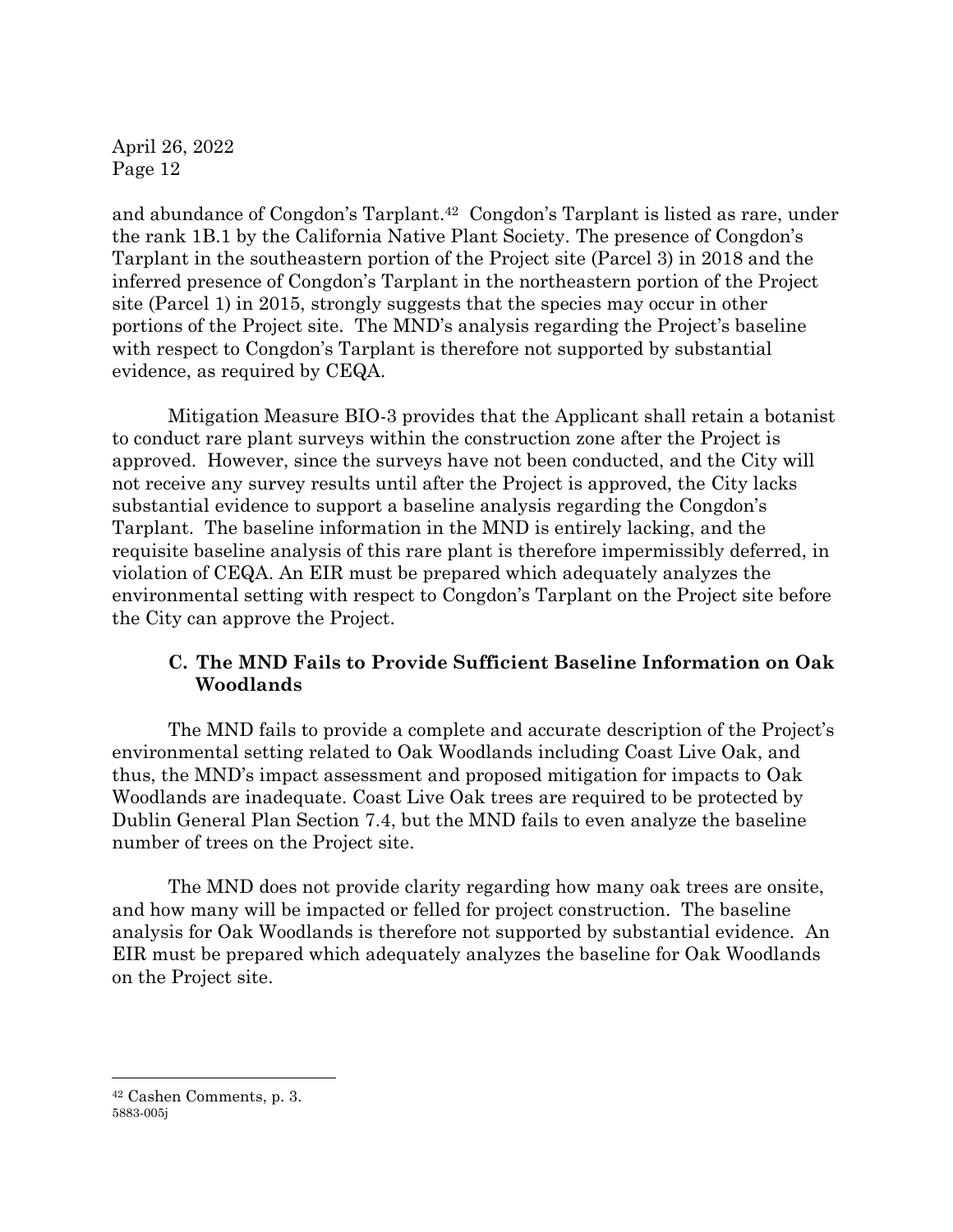The East Alameda County Conservation Strategy ("EACCS") provides that "During project-level analysis of parcels with proposed impacts, applicants will provide information on oak woodland stand size and species composition to the authorizing land use jurisdiction as part of the permit process for inclusion in the Conservation Strategy database."43 The MND fails to include information as to the oak woodland stand size or the species composition on the Project site for public review or agency oversight as recommended by the EACCS.

#### **D. The MND Fails to Provide Sufficient Baseline Information on California red‐legged frog, White-tailed Kite, Loggerhead Shrike, grasshopper sparrow, Nuttall's Woodpecker, and Oak Titmouse**

The MND fails to provide a complete and accurate description of the Project's environmental setting related to California red‐legged frog, White-tailed Kite, Loggerhead Shrike, grasshopper sparrow, Nuttall's Woodpecker, and Oak Titmouse species, and thus, the MND's impact assessment and proposed mitigation for impacts to those species are inadequate. California red-legged frog are listed as threatened under the Endangered Species Act.<sup>44</sup> White-tailed Kite are listed as a Fully Protected Species by the California Department of Fish and Wildlife and are protected under the Federal Migratory Bird Treaty Act.

Mr. Cashen determined that the MND conflicts with the 2015 Biological Resources Assessment ("BRA").45 The 2015 BRA found that six-special status animal species have a "moderate" potential to occur on the Project site, including the California red‐legged frog, White-tailed Kite, Loggerhead Shrike, grasshopper sparrow, Nuttall's Woodpecker, and Oak Titmouse. <sup>46</sup> But the MND concludes that such species only have a potential to occur on the Project site. An EIR must be prepared which adequately analyzes the environmental setting with respect to these species on the Project site before the City can approve the Project.

<sup>&</sup>lt;sup>43</sup> East Alameda County Conservation Strategy, p. 3-20. Available at: http://www.eastalcoconservation.org/documents/eaccs\_ch3\_oct2010.pdf.

<sup>44</sup> U.S. Fish and Wildlife Service, Environmental Conservation Online System, California red-legged frog (*Rana draytonii*). Available at: https://ecos.fws.gov/ecp/species/2891.

<sup>45</sup> Cashen Comments, p. 2.

<sup>5883-005</sup>j <sup>46</sup> Cashen Comments, p. 2; WRA Environmental Consultants, Biological Resources Assessment Dublin Valley Christian Center, Dublin, Alameda County, California (June 15, 2015).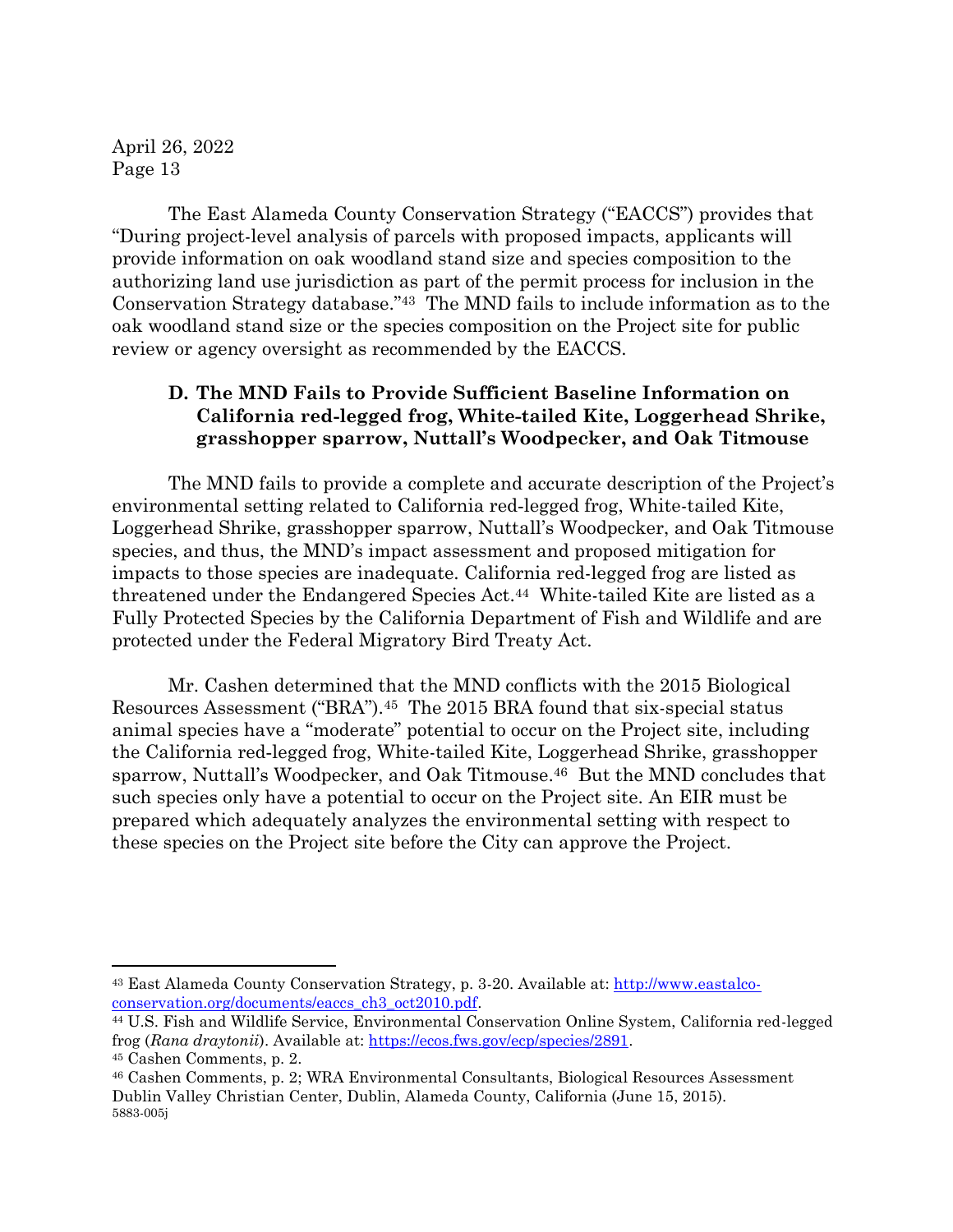#### **E. The MND Fails to Provide Sufficient Baseline Information on Foraging Birds**

The MND fails to provide a complete and accurate description of the Project's environmental setting related to the site's value as foraging habitat for birds, and thus, the MND's impact assessment and proposed mitigation for impacts to foraging birds are inadequate.

The 2015 BRA provides that the Project site provides foraging habitat for the pallid bat, hoary bat, golden eagle, northern harrier, ferruginous hawk, prairie falcon, and tricolored blackbird—all of which are special-status species. <sup>47</sup> Special status species means species that are designated as sensitive, rare, declining, or threatened across their range in California. The BRA provides that 13 special status species have the potential to occur on the Project site, but the Applicant made no effort to conduct focused surveys to determine the baseline levels of these species onsite. The MND's environmental setting analysis is therefore not based on substantial evidence in the record. An EIR must be prepared which adequately analyzes the environmental setting with respect to foraging birds on the Project site before the City can approve the Project.

#### **IV. AN EIR IS REQUIRED BECAUSE THERE IS SUBSTANTIAL EVIDENCE SUPPORTING A FAIR ARGUMENT THAT THE PROJECT WILL HAVE SIGNIFICANT ADVERSE ENVIRONMENTAL IMPACTS**

#### **A. The Change to the Conservation Easement is a New Circumstance Requiring the Preparation of the EIR**

The MND cannot legally tier from the VCC EIR because the change to the borders of the Conservation Easement causes substantial changes in circumstances which will require major revisions in the VCC EIR due to the involvement of new significant environmental effects or a substantial increase in the severity of previously identified significant effects. <sup>48</sup> An EIR must be prepared which accurately reflects the significant environmental effects that will occur as a result of the adjustment of the boundary of the Conservation Easement on Parcel 3.

<sup>47</sup> Cashen Comments, p. 3.

<sup>5883-005</sup>j <sup>48</sup> PRC § 21166; 14 CCR § 15162(b).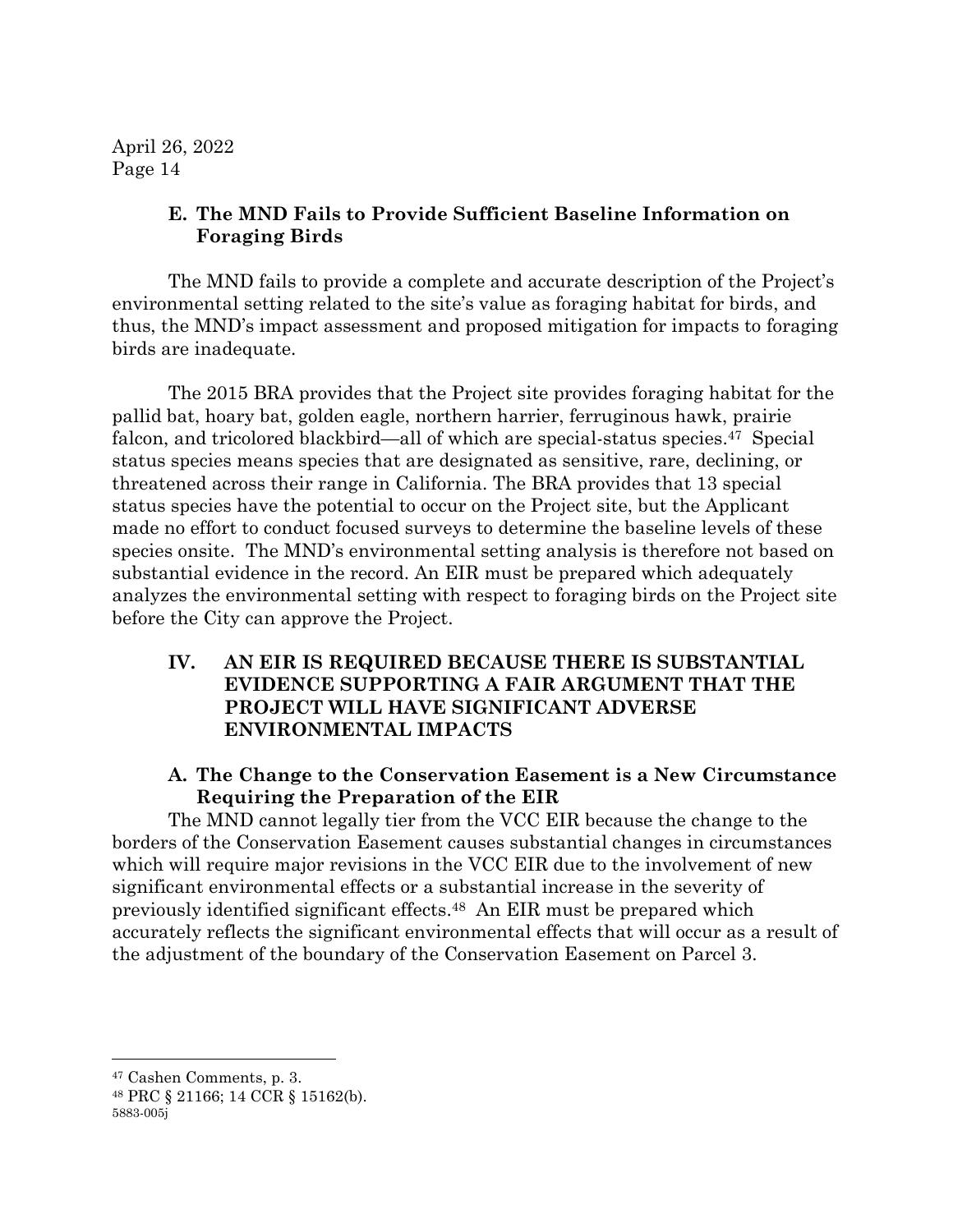Generally, a Conservation Easement is a limitation in a deed or other instrument which is binding on successive owners of the land, and "the purpose of which is to retain the land predominantly in its natural, scenic, historical, agricultural, forested, or open-space condition."<sup>49</sup> A conservation easement "shall be perpetual in duration."50 The shifting of the easement contravenes the purpose of the easement, and constitutes a change in circumstance underlying the Project such that an EIR must be prepared.

The change in the Conservation Easement's borders constitutes a substantial change in circumstances requiring the preparation of an EIR to fully analyze impacts to biological resources and hydrology associated with Project construction and operation. The Conservation Easement includes habitat for the rare Congdon's Tarplant. In fact, Congdon's Tarplant was detected within the portion of the Conservation Easement in the most recent Biological Resources Analysis conducted for the Project.<sup>51</sup> The MND fails to analyze the impacts to the Congdon's Tarplant as a result of the change in the boundary of the Conservation Easement on Parcel 3. An EIR must be prepared due to this change in circumstance resulting in a significant environmental effect.

#### **B. The City Lacks Substantial Evidence to Support the MND's Conclusion that the Project Would Result in Less than Significant Air Quality Impacts**

The MND explains that the VCC EIR did not quantify construction emissions, and includes site-specific modeling to address Project impacts. However, the City's analysis of the Project's air quality emissions contains several errors and omissions which render it inadequate. As a result, the MND concludes, without support and contrary to substantial evidence, that the Project would not cause a new impact beyond that analyzed in the VCC EIR.

SWAPE concludes that the Project's demolition, site preparation, grading, building construction, architectural coating, and paving phases of the Project were inaccurately characterized in the City's modeling. As such, the MND underestimates the Project construction air emission impacts. SWAPE explains that by disproportionately altering and extending some of the individual construct phase lengths without proper justification, the MND's modeling assumes there are a

<sup>49</sup> Cal. Civil Code § 815.1.

<sup>50</sup> *Id.* at § 815.2(b).

<sup>51</sup> Cashen Comments, p. 7.

<sup>5883-005</sup>j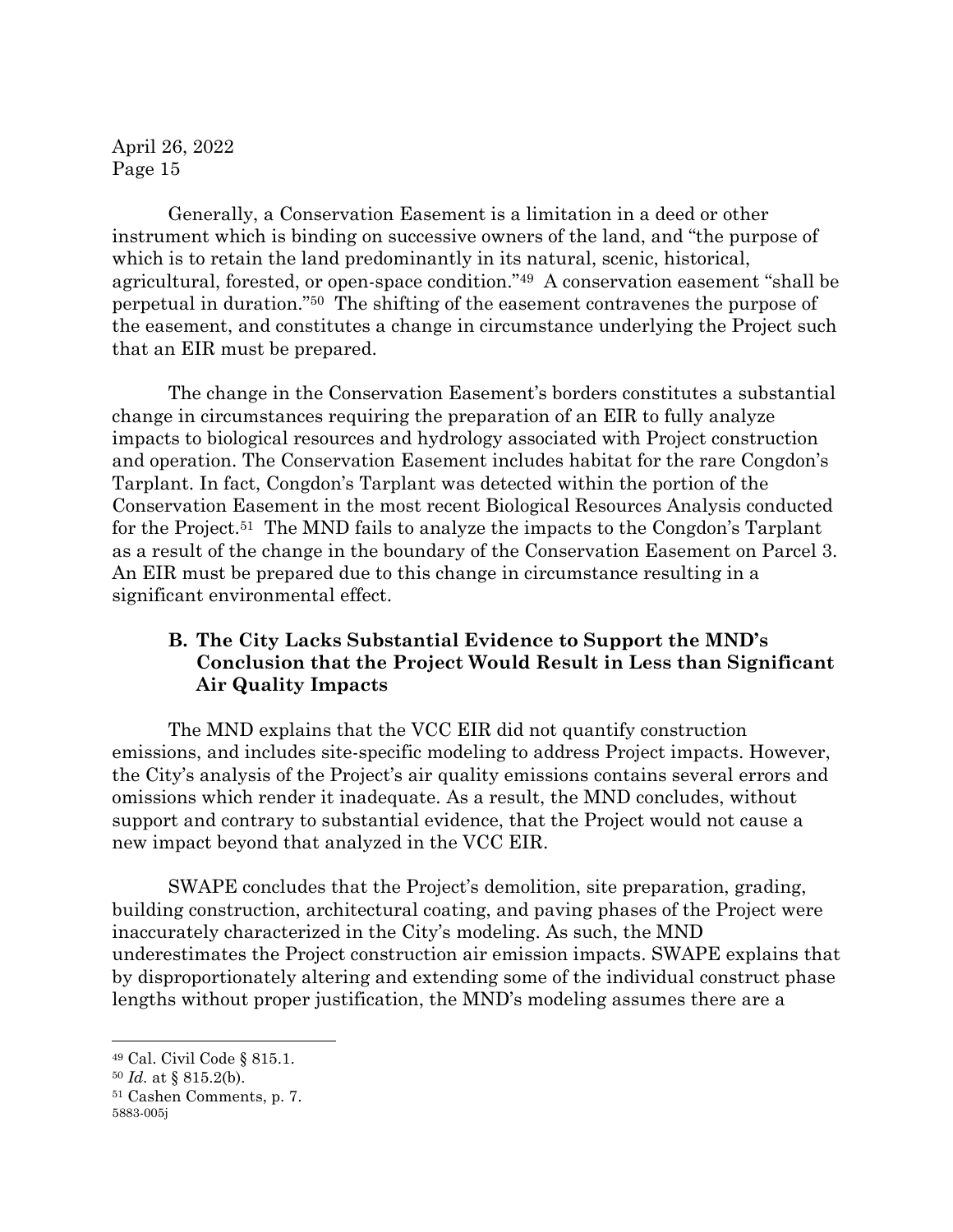greater number of days to complete construction.<sup>52</sup> This causes an improper reduction of emissions emitted per day.53 SWAPE finds that the model may significantly underestimate the peak daily emissions associated with the construction phases of the Project.<sup>54</sup> Therefore, SWAPE finds that the MND's air emissions modeling and analysis is not supported by substantial evidence in the record. 55

As a result of these errors and omissions, the MND's air quality analysis and modeling cannot be relied on to determine whether air quality impacts are new or more severe than those impacts analyzed in the VCC EIR.56 An EIR must be prepared to adequately analyze and mitigate Project construction and operational air emissions.

## **C. Substantial Evidence Supports a Fair Argument that Project Construction and Operation Would Result in Significant, Unmitigated Health Risk Impacts**

The MND's analysis of Project's health risk impact is inadequate because it omits an analysis of the Project's operational health risk impacts. SWAPE performed a screening level health risk analysis ("HRA") of the Project's construction and operational health risk impacts from exposure of sensitive receptors to Project-related air pollution, and concludes that the Project will result in significant, unmitigated health impacts that exceed thresholds and require mitigation. An EIR must be prepared to accurately disclose and mitigate these impacts.

CEQA requires a detailed analysis of the public health impacts from air pollutants that would be generated by a development project.<sup>57</sup> The City's analysis of the Project's health risk from construction emissions is inadequate. The MND

<sup>52</sup> SWAPE Comments, p. 4.

<sup>53</sup> *Id.* 

<sup>54</sup> *Id.* 

<sup>55</sup> *Id.* 

<sup>56</sup> *Id.* 

<sup>5883-005</sup>j <sup>57</sup> *Sierra Club,* 6 Cal.5th at 518–522; CEQA's statutory scheme and legislative intent also include an express mandate that agencies analyze human health impacts and determine whether the "*environmental effects of a project will cause substantial adverse effects on human beings, either directly or indirectly.*" (Public Resources Code § 21083(b)(3) (emphasis added).) Moreover, CEQA directs agencies to "take immediate steps to identify any critical thresholds for the *health and safety of the people* of the state and take all coordinated actions necessary to prevent such thresholds being reached." (Public Resources Code § 21000(d) (emphasis added).)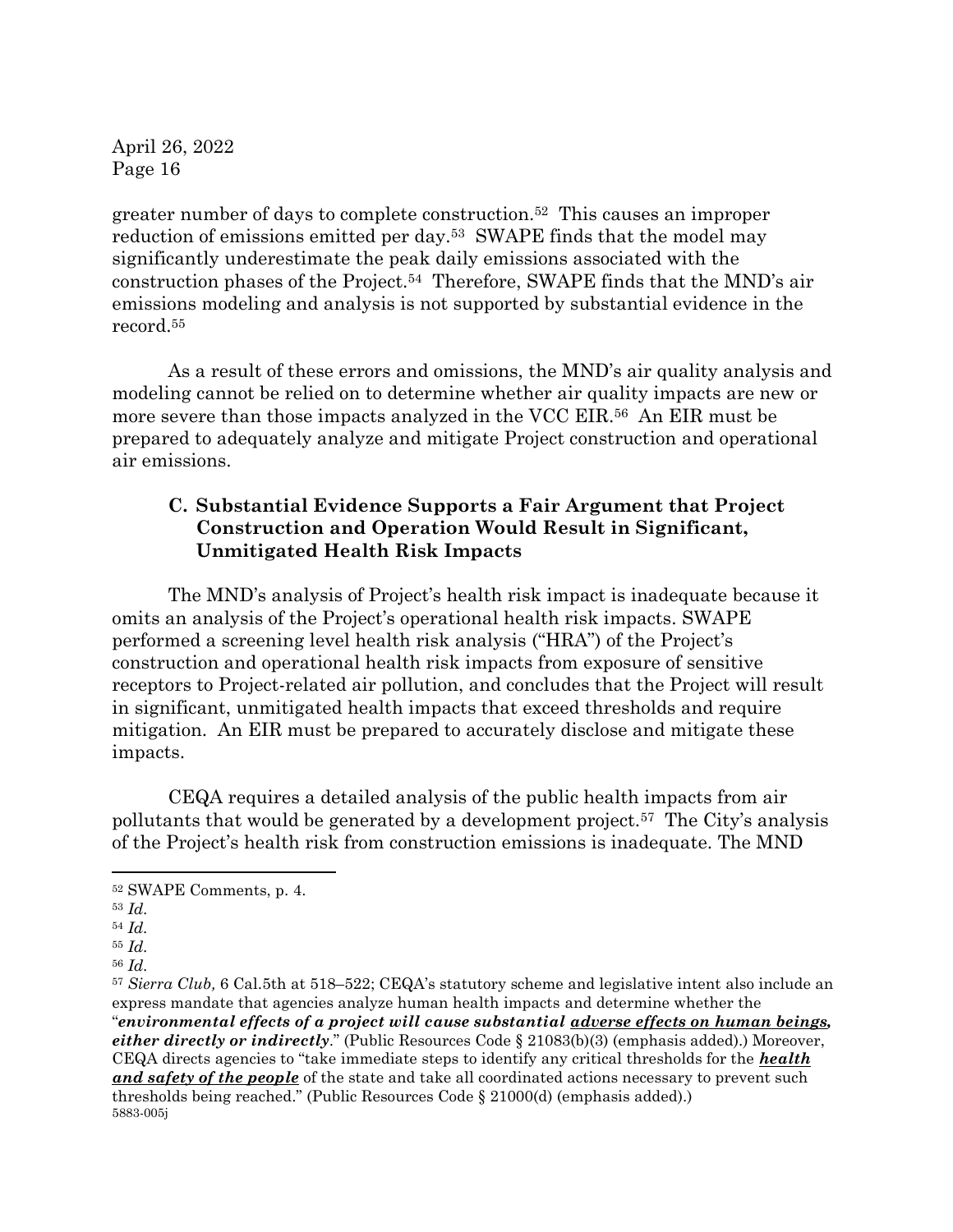concludes, absent substantial evidence, that the Project's construction air quality emission impacts would be less than significant.<sup>58</sup> SWAPE found that the MND failed to provide input parameters and model output files to provide certainty that the health risk impact calculations are supported by substantial evidence. The VCC EIR did not evaluate the health risk of potential projects, in fact, the MND provides that the "VCC EIR did not evaluate the potential of the VCC to expose sensitive receptors to substantial pollutant concentrations; therefore, the exposure of sensitive receptors to pollutant concentrations would be a new impact as compared to the project evaluated in the VCC EIR."59 Still, the City concludes, absent substantial evidence, that "construction of the proposed project would not exceed BAAQMD thresholds and would not expose nearby sensitive receptors to substantial pollutant concentrations" with the Implementation of Mitigation Measure AIR-2. <sup>60</sup> SWAPE concluded that the City's assertion that TAC emission exposure is not significant, is not supported by substantial evidence.<sup>61</sup>

SWAPE calculated the excess cancer risk associated with Project operation and found that the excess cancer risk for infants, children, and adults at the maximally exposed individual resident located approximately 350 meters away, over the course of Project operation, are approximately 0.701, 2.55, and 3.94 in one million, respectively.62 SWAPE calculated that the excess cancer risk associated with Project operation is approximately 3.65 in one million.<sup>63</sup> SWAPE found that with the MND's construction-related cancer risk of 7.18 in one million, and estimates an excess cancer risk of approximately 10.83 in one million over the course of a residential lifetime  $(30 \text{ years})$  (p. 53, Table G).<sup>64</sup> As such, the lifetime cancer risk exceeds the BAAQMD threshold of 10 in one million, thus resulting in a potentially significant impact not addressed or mitigated by the MND.

The City did not conduct an HRA for the operation of the Project. This is particularly problematic because operation of the Project is expected to generate an estimated 329 average daily vehicle trips, which would produce additional exhaust emissions and continue to expose nearby, existing sensitive receptors to diesel particulate matter ("DPM") emissions during Project operation. 65

<sup>63</sup> *Id.* 

<sup>58</sup> MND, p. 53.

<sup>59</sup> MND, p. 51.

<sup>60</sup> MND, p. 84.

<sup>61</sup> MND, p. 53.

<sup>62</sup> SWAPE Comments, p. 7.

<sup>64</sup> *Id.* 

<sup>5883-005</sup>j <sup>65</sup> SWAPE Comments, p. 7; MND, p. 150.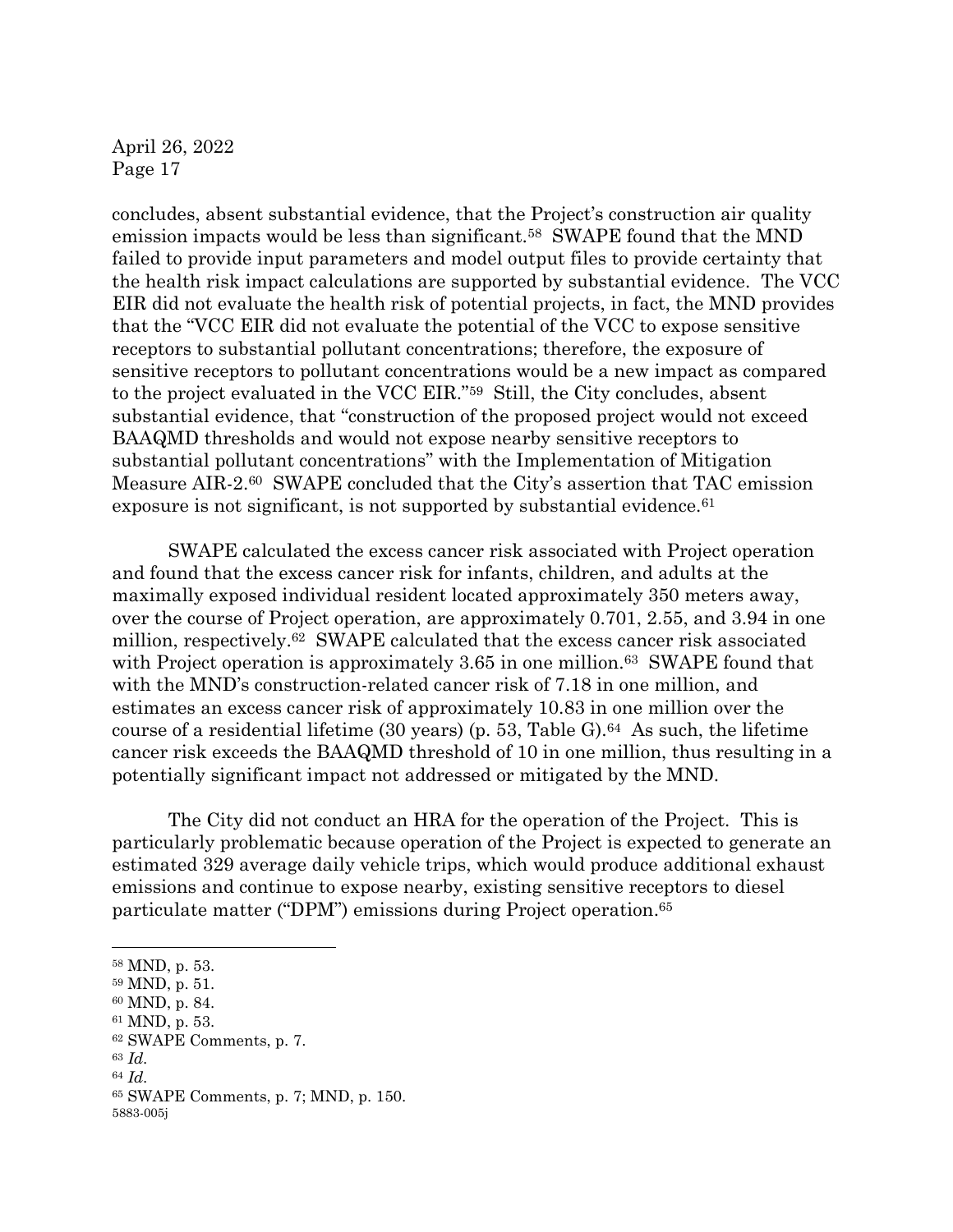SWAPE concludes that the MND failed to evaluate the TAC emissions associated with Project operation or indicate the concentrations at which such pollutants would trigger adverse health effects. CEQA Guidelines require an EIR identify "relevant specifics of … health and safety problems caused by the physical changes."66 The DEIR and its appendices make no mention of a health risk analysis (HRA). The DEIR's discussion of health impacts is therefore inadequate as a matter of law and the DEIR fails as an informational document.<sup>67</sup> The MND is insufficient because it fails to explain "why it was not feasible to provide an analysis that connected the air quality effects to human health consequences."<sup>68</sup>

The Office of Environmental Health Hazard Assessment ("OEHHA") recommends the preparation of HRAs where a project causes exposure exceeding 6 months, and should analyze the health risk over the lifetime of the Project estimated to be 30 years. SWAPE concludes that an EIR should be prepared which includes an HRA to analyze the health risks posed to nearby sensitive receptors from DPM emissions generated during Project operation.

Diesel exhaust contains nearly 40 toxic substances, including TACs and may pose a serious public health risk for residents in the vicinity of the facility. TACs are airborne substances that are capable of causing short-term (acute) and/or longterm (chronic or carcinogenic, i.e., cancer causing) adverse human health effects (i.e., injury or illness). TACs include both organic and inorganic chemical substances. The current California list of TACs includes approximately 200 compounds, including particulate emissions from diesel-fueled engines.

<sup>66</sup> *Id.* 

<sup>67</sup> *Sierra Club v. County of Fresno* (2018) 6 Cal.5th 502, 519; *Bakersfield Citizens for Local Control v. City of Bakersfield* (2004) 134 Cal.App.4th 1184, *1220 (*"After reading the EIRs, the public would have no idea of the health consequences that result when more pollutants are added to a nonattainment basin. On remand, the health impacts resulting from the adverse air quality impacts must be identified and analyzed in the new EIRs.").

<sup>5883-005</sup>j <sup>68</sup> *Sierra Club v. County of Fresno* (2018) 6 Cal.5th 502, 525.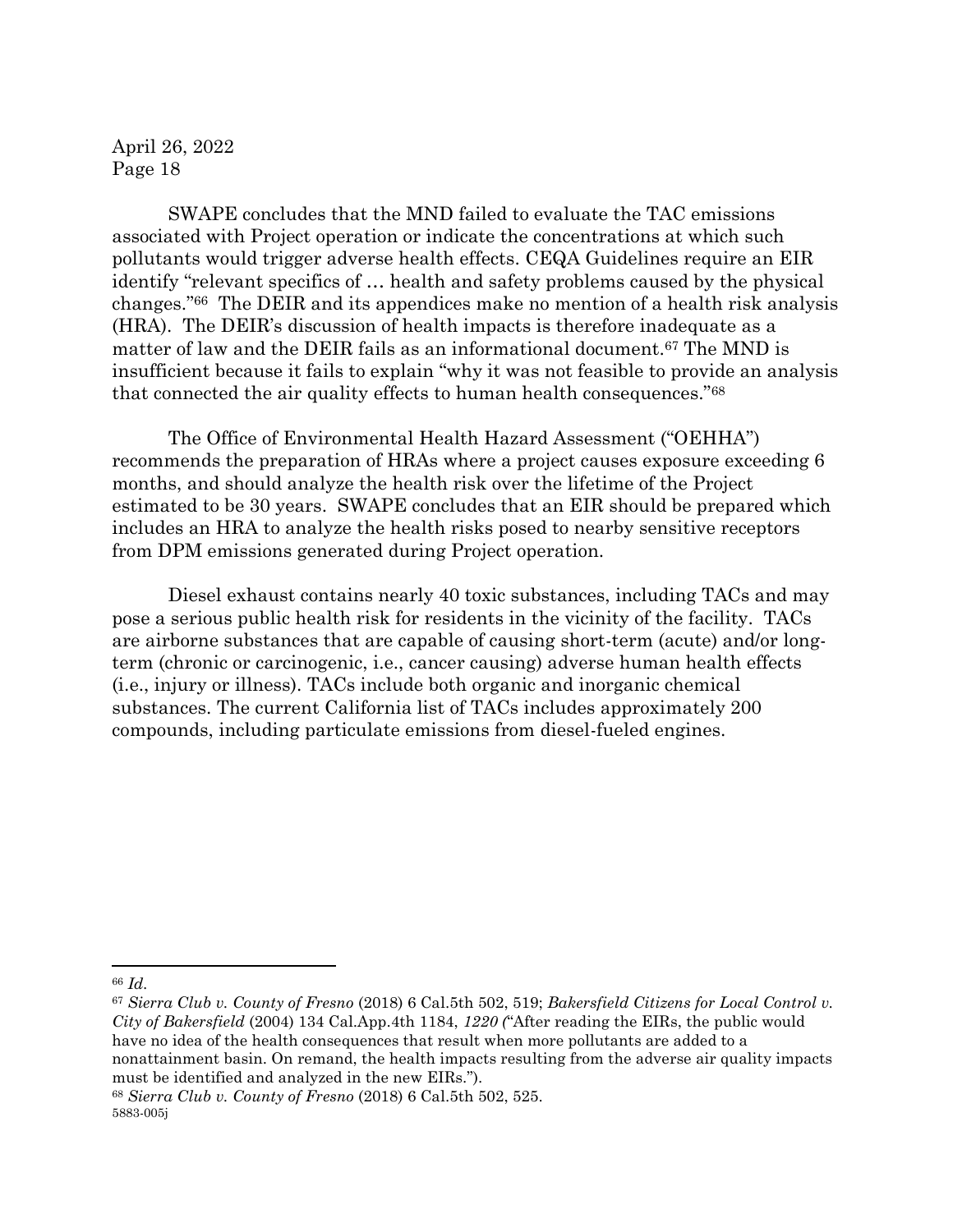Diesel exhaust has been linked to a range of serious health problems including an increase in respiratory disease, lung damage, cancer, and premature death.69,70,71 Fine DPM is deposited deep in the lungs in the smallest airways and can result in increased respiratory symptoms and disease; decreased lung function, particularly in children and individuals with asthma; alterations in lung tissue and respiratory tract defense mechanisms; and premature death.72 Exposure to DPM increases the risk of lung cancer. It also causes non-cancer effects including chronic bronchitis, inflammation of lung tissue, thickening of the alveolar walls, immunological allergic reactions, and airway constriction.73 DPM is a TAC that is recognized by state and federal agencies as causing severe health risk because it contains toxic materials, unlike  $PM_{2.5}$  and  $PM_{10}.$ <sup>74</sup>

While the potential exposure period for the closest sensitive receptor may be only 20 months, the inherent toxicity of the TACs requires the City to first quantify the concentration released into the environment at each of the sensitive receptor locations through air dispersion modeling, calculate the dose of each TAC at that location, and quantify the cancer risk and hazard index for each of the chemicals of concern.75 Following that analysis, then the City can make a determination of the relative significance of the emissions. The City's failure to perform such an analysis is clearly a major flaw in there MND and may be placing the residents of the adjacent structures at risk from the construction and operational phases of the

<sup>69</sup> California Air Resources Board, Initial Statement of Reasons for Rulemaking, Proposed Identification of Diesel Exhaust as a Toxic Air Contaminant, Staff Report, June 1998; see also California Air Resources Board, Overview: Diesel Exhaust & Health, https://ww2.arb.ca.gov/resources/overview-diesel-exhaust-and-

health#:~:text=Diesel%20Particulate%20Matter%20and%20Health&text=In%201998%2C%20CARB %20identified%20DPM,and%20other%20adverse%20health%20effects.

<sup>70</sup> U.S. EPA, Health Assessment Document for Diesel Engine Exhaust, Report EPA/600/8-90/057F, May 2002.

<sup>71</sup> Environmental Defense Fund, Cleaner Diesel Handbook, Bring Cleaner Fuel and Diesel Retrofits into Your Neighborhood, April 2005; http://www.edf.org/documents/4941\_cleanerdieselhandbook.pdf, accessed July 5, 2020.

<sup>72</sup> California Air Resources Board, Initial Statement of Reasons for Rulemaking, Proposed Identification of Diesel Exhaust as a Toxic Air Contaminant, Staff Report, June 1998.

<sup>73</sup> Findings of the Scientific Review Panel on The Report on Diesel Exhaust as adopted at the Panel's April 22, 1998 Meeting.

<sup>74</sup> Health & Safety Code § 39655(a) (defining "toxic air contaminant" as air pollutants "which may cause or contribute to an increase in mortality or in serious illness, or which may pose a present or potential hazard to human health. A substance that is listed as a hazardous air pollutant pursuant to subsection (b) of Section 112 of the federal act (42 U.S.C. Sec. 7412 (b)) is a toxic air contaminant.")

<sup>5883-005</sup>j <sup>75</sup> SWAPE Comments, p. 4.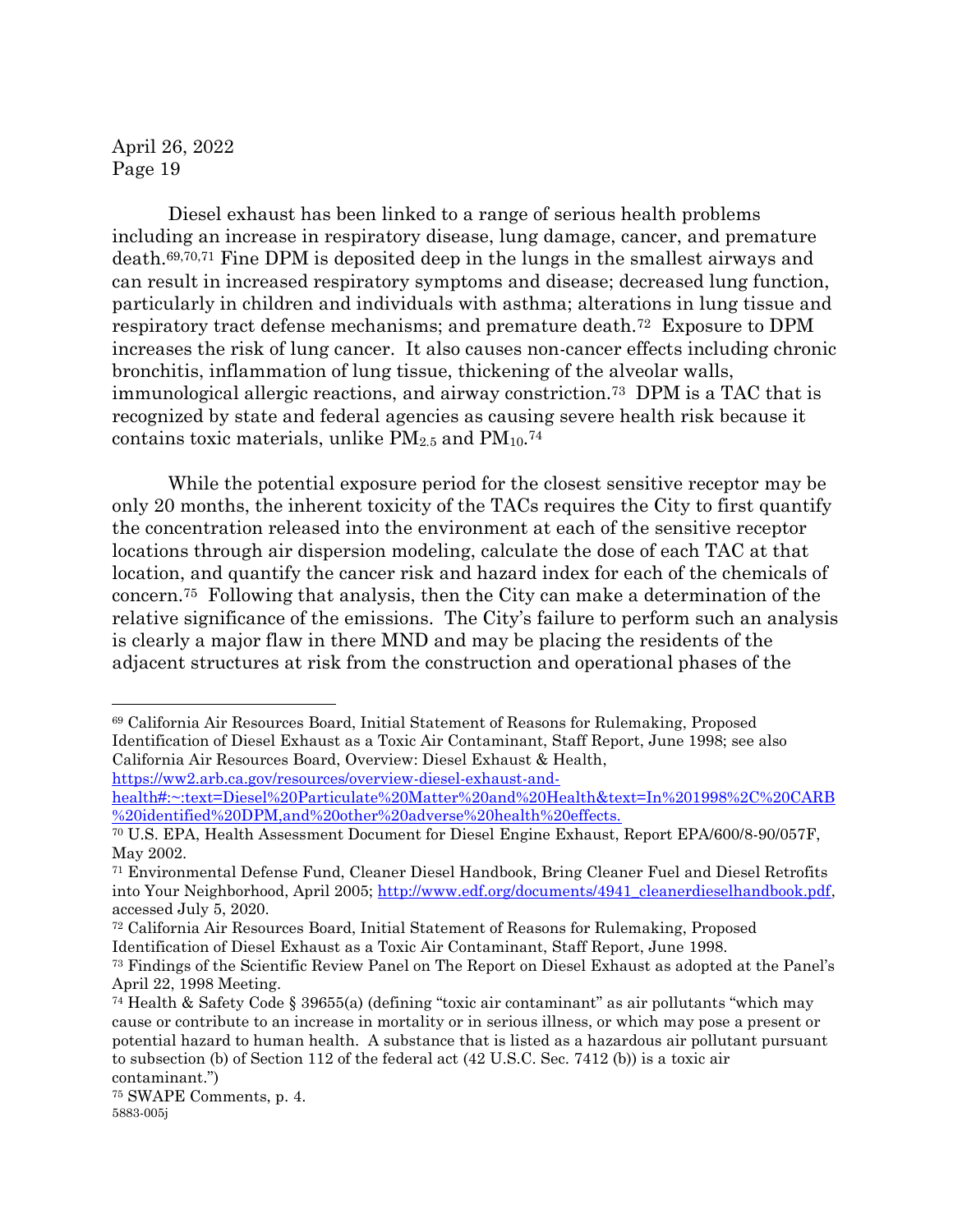Project.<sup>76</sup> Further, SWAPE determined that the City's analysis disproportionately altered and extended some of the individual construction length phases without proper justification, thereby underestimating emissions associated with certain phases of construction and underestimated the health risks associated therewith.<sup>77</sup>

The MND lacks substantial evidence to support its conclusion that the Project would result in less than significant health risks from Project construction and operational TACs. The City must prepare an HRA in an EIR for the Project to quantify the Project's health risk impacts and mitigate any significant impacts to the greatest extent feasible.

## **D. The City Lacks Substantial Evidence to Support the MND's Conclusion that the Project's Energy Impacts are Less Than Significant**

The City's analysis of the Project's energy impacts is inadequate. The MND concludes, absent substantial evidence, that the Project's energy impacts would not result in any new or more severe impacts compared to those previously identified in the VCC EIR, and no new mitigation is required. The evidence presented in the MND supporting this conclusion is not adequate.

SWAPE concludes that the MND relied on energy modeling that underestimates the Project's operational energy emissions.<sup>78</sup> SWAPE found that the modeling relied on Title 24 standards to reduce emissions in the model, but Title 24 standards are not required as mitigation for the Project.<sup>79</sup> As such, the MND's conclusion that energy impacts are not more severe than analyzed in the VCC EIR is based on inadequate data modeling.<sup>80</sup> An EIR must be prepared which accurately reflects the operational energy emissions of the project, and adequately mitigates such impacts.

<sup>76</sup> *Id.*

5883-005j <sup>77</sup> *Id.*  <sup>78</sup> SWAPE Comments, p. 6. <sup>79</sup> *Id.*  <sup>80</sup> *Id.*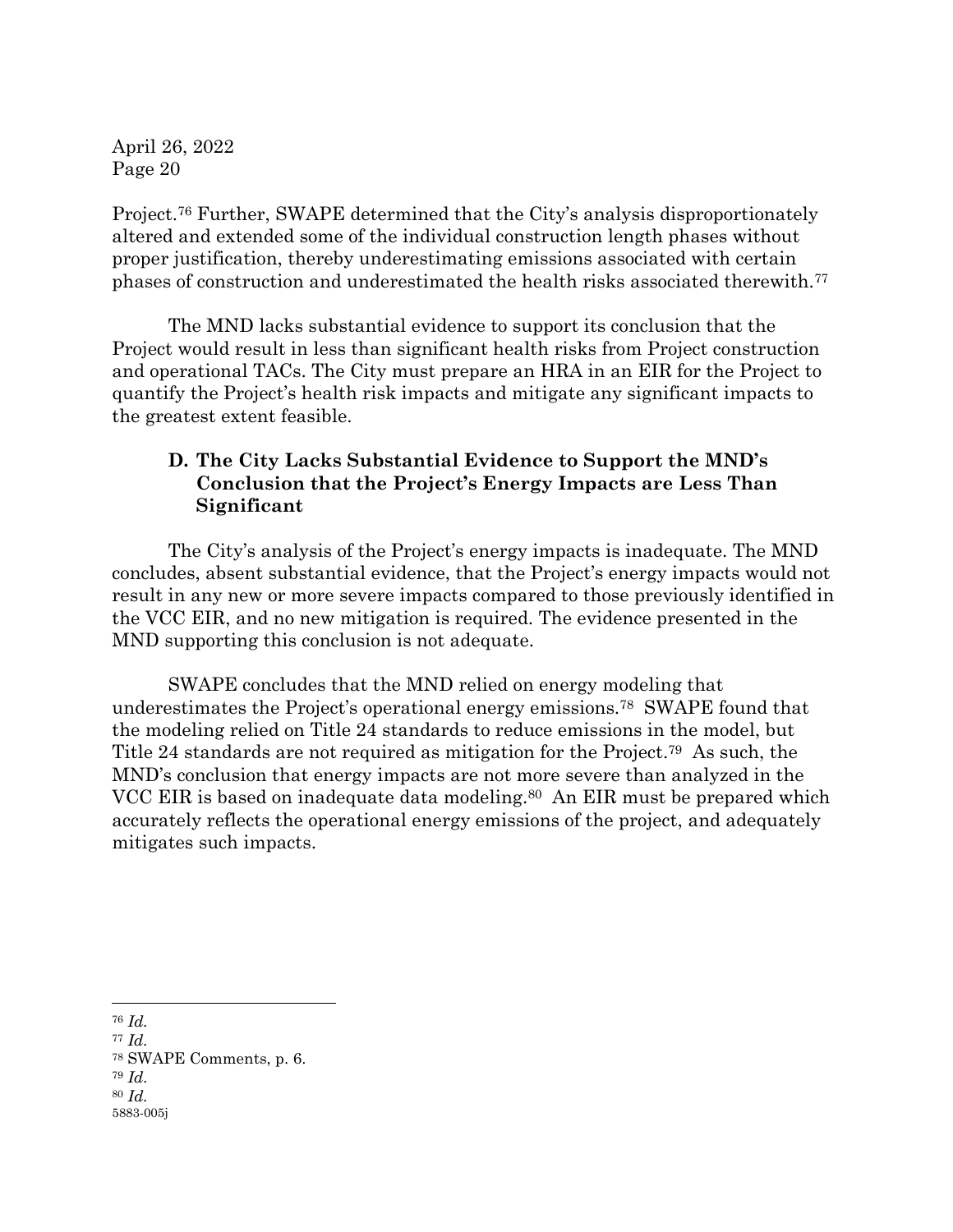#### **E. Substantial Evidence Supports a Fair Argument that the Project Is Likely to Result in Significant, Unmitigated Impacts to Biological Resources**

The MND fails to comply with CEQA for failure to analyze and mitigate potentially significant impacts to biological resources. The MND's conclusions regarding the significance of impacts to biological resources is therefore not supported by substantial evidence. The MND also does not comport with a legislative policy underlying CEQA, to:

Prevent the elimination of fish or wildlife species due to man's activities, ensure that fish and wildlife populations do not drop below self-perpetuating levels, and preserve for future generations representations of all plant and animal communities. 81

Mr. Cashen reviewed the MND, relevant biological resources, and public data related to the Projects' impacts on several sensitive-status species. Mr. Cashen concludes that the Project is likely to have significant, unmitigated impacts on several species and their habitat. An EIR must be prepared which adequately analyzes and mitigates Project impacts to biological resources.

## i. *California Red-Legged Frog*

The MND's analysis regarding Project impacts to California Red-Legged Frog ("CRLF") is not supported by substantial evidence. The 2015 BRA provides that the "CRLF may inhabit the wet riparian areas and uplands within the Study Area 200 feet of these wet areas."82 But, the MND fails to analyze the significance of the Project's impacts on the upland habitat for CRLF, and only requires compensatory mitigation if CRLF are detected during one single pre-construction survey within 24 hours of initial ground disturbance.<sup>83</sup> Impacts to CRLF remain significant because the mitigation measures proposed by Mitigation Measure BIO-4 are not adequate to reduce impacts to less than significant, for the following reasons.

<sup>81</sup> PRC § 21001(c).

<sup>82</sup> 2015 BRA, p. 22; Cashen Comments, p. 4.

<sup>5883-005</sup>j <sup>83</sup> Cashen Comments, p. 4; Inspiration Drive Memory Care and Assisted Living Facility Project: Mitigation Monitoring or Reporting Program, p. 11 ("MMRP").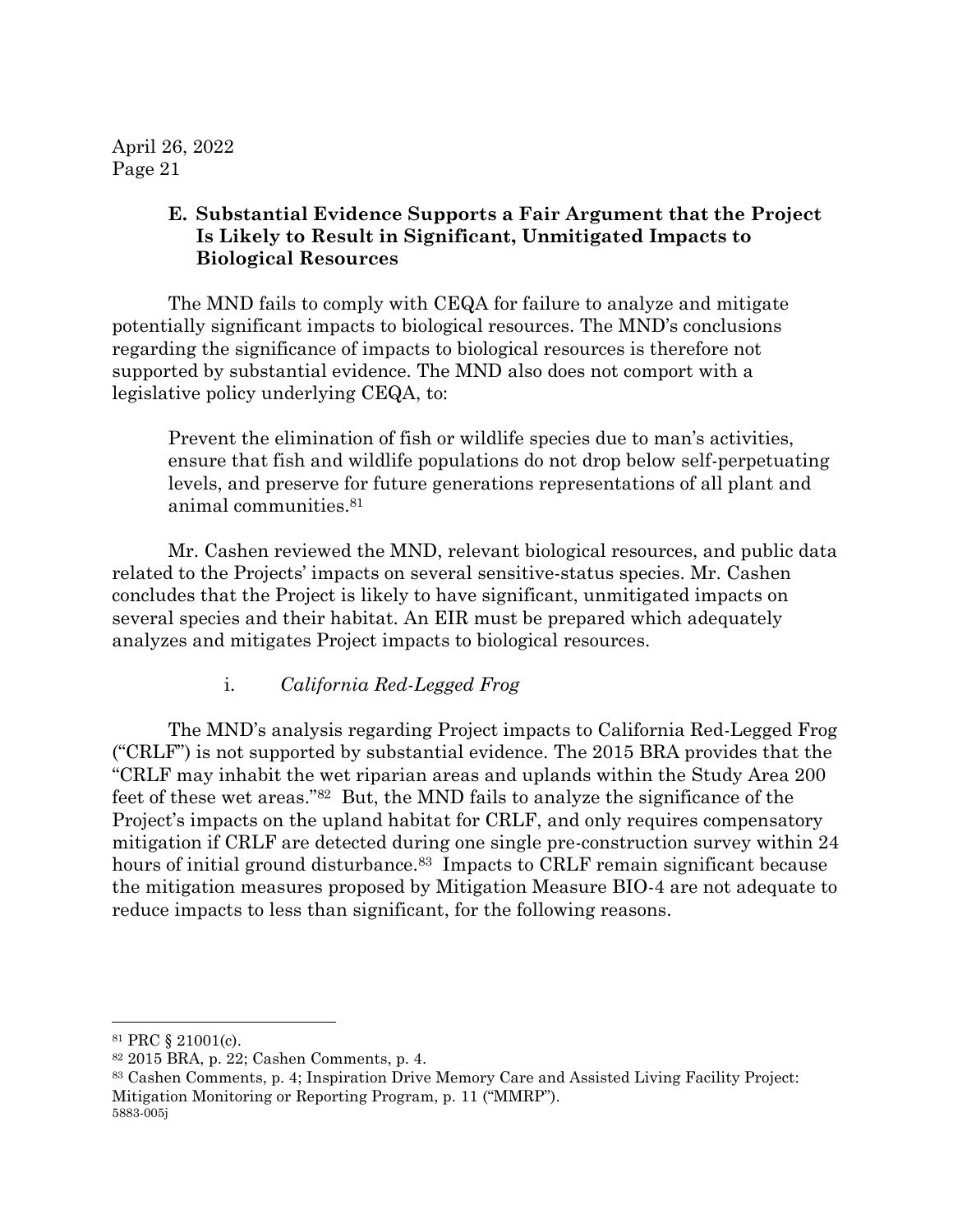First, Mr. Cashen determined that a single pre-construction survey within 24 hours of initial ground disturbance is not sufficient to avoid impacts to CRLF, "due to their low detection rate."84 Mr. Cashen cited substantial evidence that CRLF hide very effectively. The US Fish and Wildlife Service wrote that "Frogs foraging, resting, or dispersing in upland areas also may not be detected by surveys. A great deal of experience, especially with nighttime surveys, is necessary to ensure detection of frogs."85 Absent adequate surveys, including nighttime surveys, the impacts of the Project on CRLF may be significant, and result in the extirpation of the frogs onsite. Pre-construction surveys should be conducted over the course of weeks, including nighttime surveys. In fact, the US Fish and Wildlife Service recommends in their Guidance on Site Assessment and Field Surveys for the California Red-Legged Frog that:

This Guidance recommends a total of up to eight (8) surveys to determine the presence of CRF at or near a project site. Two (2) day surveys and four (4) night surveys are recommended during the breeding season; one (1) day and one (1) night survey is recommended during the non-breeding season. Each survey must take place at least seven (7) days apart. At least one survey must be conducted prior to August 15th. The survey period must be over a minimum period of 6 weeks (i.e., the time between the first and last survey must be at least 6 weeks). Throughout the species' range, the non-breeding season is defined as between July 1 and September 30.

Additionally, Mr. Cashen concluded that if surveys show that CRLF are found within the aquatic habitat, they are assumed present in upland habitat within 1 mile of the aquatic habitat.<sup>86</sup> As such, the Applicant should have assumed the Project area would be inhabited by CRLF, but the MND failed to conduct any such surveys, and rather deferred this analysis until after Project approval. Presence of the CRLF at the Project site requires compensatory mitigation and Section 7 consultation with the US Fish and Wildlife Service.<sup>87</sup>

Second, Mr. Cashen concluded that the relocation of the frogs will result in a significant impact that was not disclosed or analyzed in the MND, MMRP, or VCC EIR.88 In fact, moving frogs from one site to another can spread parasites and diseases, especially chytridiomycosis, which is prevalent in California's amphibian

<sup>88</sup> *Id.* at 9.

<sup>84</sup> Cashen Comments, p. 8.

<sup>85</sup> *Id.* 

<sup>86</sup> Cashen Comments, p. 8.

<sup>87</sup> *Id.*

<sup>5883-005</sup>j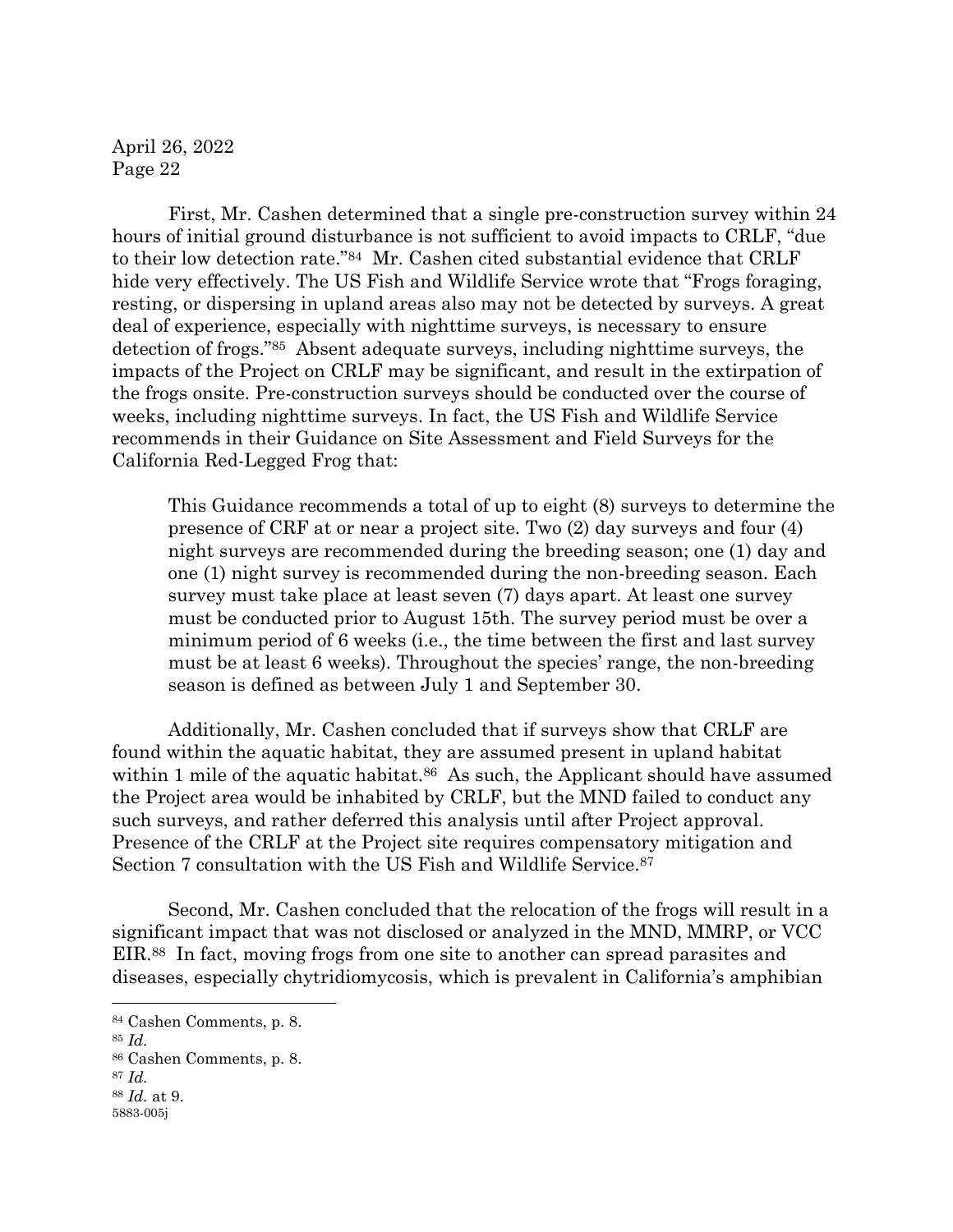populations. <sup>89</sup> Mr. Cashen asserted that the California Department of Fish and Wildlife generally does not support the use of relocation, salvage, or transplantation as mitigation for impacts to rare, threatened, or endangered species.90 The measure in Mitigation Measure BIO-4 providing that the frogs would be moved to a " S Fish and Wildlife/California Department of Fish and Wildlife approved relocation site" is not sufficient to ameliorate these issues because the MND does not provide the public certainty that 1) such a site exists; 2) which agency will identify an appropriate relocation site; 3) and has not provided any evidence that such a measure would adequately mitigate impacts to CRLF. In fact, evidence shows that MM BIO-4 would further negatively impact the CRLF, rather than mitigating it.

Third, the mitigation measures provided in BIO-4 constitute impermissibly deferred analysis and improperly deferred mitigation. The CEQA Guidelines provide that "[t]he specific details of a mitigation measure… may be developed after project approval when it is impractical or infeasible to include those details during the project's environmental review." <sup>91</sup> The MND does not state why specifying the potential "avoidance, preservation, creation and/or purchase of credits" was impractical or infeasible at the time the MND was drafted.<sup>92</sup>

In *Preserve Wild Santee v. City of Santee,* the city impermissibly deferred mitigation where the EIR did not state why specifying performance standards for mitigation measures "was impractical or infeasible at the time the EIR was certified."93 The court determined that although the City must ultimately approve the mitigation standards, this does not cure these informational defects in the environmental review document. <sup>94</sup> Further, the court in *Endangered Habitats League, Inc. v. County of Orange*, held that mitigation that does no more than require a report to be prepared and followed, or allow approval by a county department without setting any standards is inadequate.95 Here, the City impermissibly deferred mitigation with respect to the CRLF in violation of CEQA,

<sup>89</sup> *Id.* 

<sup>90</sup> *Id.* 

<sup>91</sup> 14 CCR § 15126.4(a)(1)(B).

<sup>92</sup> MMRP, p. 12.

<sup>93</sup> *Preserve Wild Santee v. City of Santee* (2012) 210 Cal.App.4th 260, 281.

<sup>94</sup> *Id.* 

<sup>5883-005</sup>j <sup>95</sup> *Endangered Habitats League, Inc. v. County of Orange,* (2005) 131 Cal.App.4th 777, 794.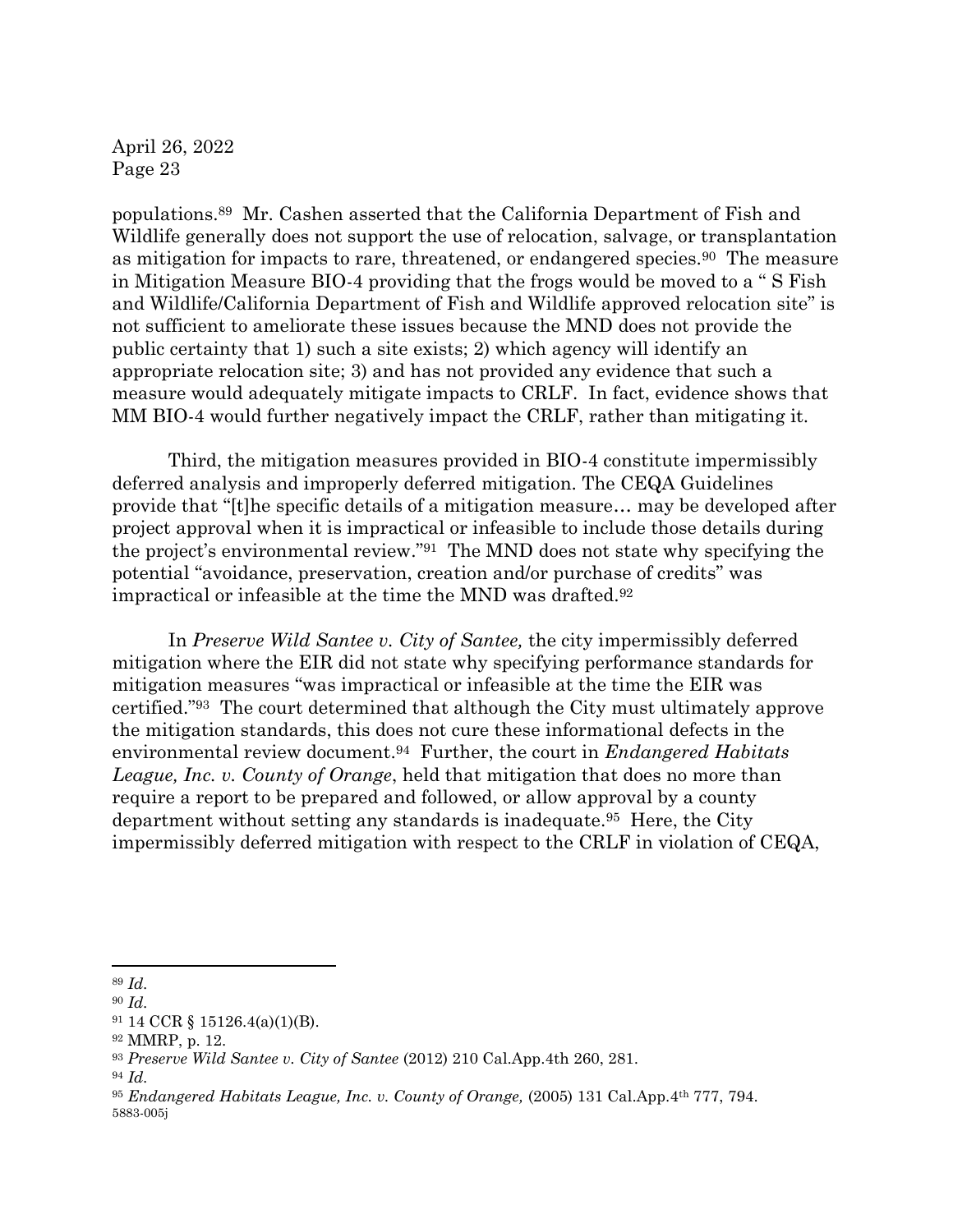for failure to disclose and analyze the deferred mitigation measure that may be part of the Section 7 permitting process.96 An EIR must be prepared which adequately analyzes and mitigates the impacts of the Project on CRLF in accordance with CEQA.

#### ii. *Congdon's Tarplant*

The MND's analysis of impacts to Congdon's Tarplant is not supported by substantial evidence. As discussed above, the MND fails to adequately analyze the baseline environmental setting with respect to existing Congdon's Tarplant on the Project site. This results in inadequate mitigation. The mitigation measures proposed in Mitigation Measure BIO-3 would not adequately analyze or mitigate impacts to Congdon's Tarplant on the Project site and within the existing Conservation Easement on Parcel 3.

Mitigation Measure BIO-3 proposes vague and unenforceable mitigation. Mitigation Measure BIO-3 states that "Impacts to special-status plants shall be avoided to the fullest extent feasible." <sup>97</sup> This measure is neither specific nor legally enforceable. MM BIO-3 further provides, that "Mature seeds shall be collected from all plants that are present and planted in a suitable mitigation area within the Parcel 3 Conservation Easement."98 It is concerning that the City is merely shifting these rare plants from one Conservation Easement to a new conservation easement site, because the public cannot be certain the City will not allow for the later movement of the Conservation Easement's borders to support further development, as they did in the current Project.

Further, BIO-3 constitutes inadequate mitigation because neither the MND nor the MMRP provide any evidence that translocation of Congdon's Tarplant seeds is likely to succeed.99 Mr. Cashen cites substantial evidence to support the argument that, for most plant species, attempts to establish new plant populations are experimental and often unsuccessful.100 Additionally, Mr. Cashen cites the California Native Plant Society which has stated that "[l]osses of plant populations considered 'significant' under the California Environmental Quality Act (CEQA) or

<sup>96</sup> MMRP, p. 12.

<sup>97</sup> *Id.* at 8.

<sup>98</sup> *Id.* at 10.

<sup>99</sup> Cashen Comments, p. 7.

<sup>5883-005</sup>j <sup>100</sup> *Id.*; Fiedler PL, Mitigation-related transplantation, relocation and reintroduction projects involving endangered and threatened, and rare plant species in California, Final Report to the California Department of Fish and Game (1991).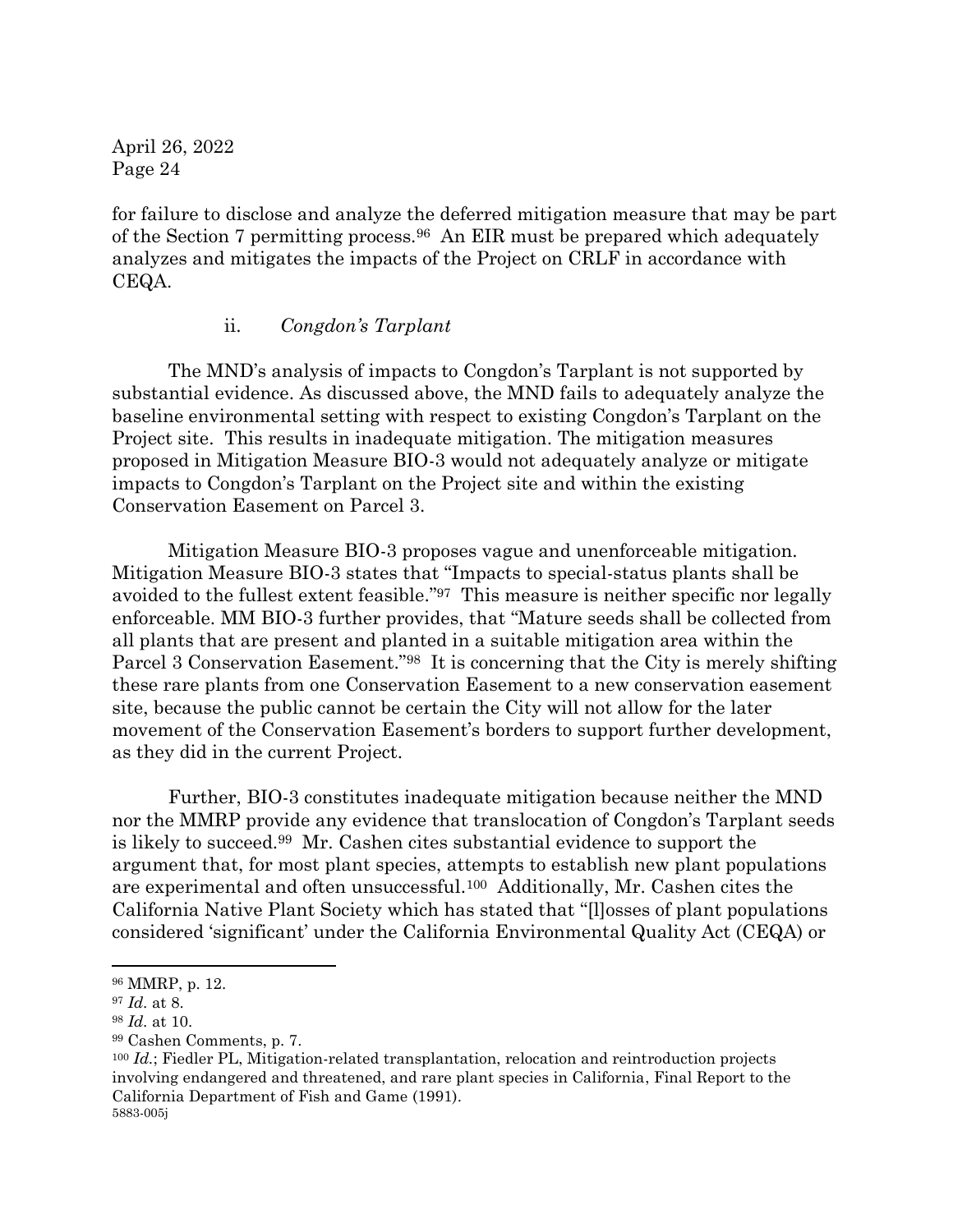the National Environmental Quality Act (NEPA) cannot be mitigated to less-thansignificant levels using *ex situ* conservation techniques."101 Mr. Cashen concludes that it is not sufficient that the soil type in Parcel 3 is the same for the translocation of the Congdon's Tarplant seeds.102 But, rare plants may require a particular set of pollinators, fungi or other associate species, aspect, hydrological regime, microclimate, or some combination of these or other factors for survival.103 As a result, CNPS cautions that: "[a]dequate studies of microhabitat selection, fecundity, essential pollinators, community relationships, and other important biological characteristics must be completed before seeds or other plant materials are removed from natural habitats for an *ex situ* conservation effort."<sup>104</sup>

The MND and the MMRP fail to analyze these factors and thus fail to adequately mitigate impacts to Congdon's Tarplant to less than significant levels. An EIR must be prepared which adequately analyzes and mitigates impacts to Congdon's Tarplant before the Project can be approved.

# **V. SUBSTANTIAL EVIDENCE SUPPORTS A FAIR ARGUMENT THAT THE PROJECT WILL RESULT IN SIGNIFICANT, UNMITIGATED CUMULATIVE IMPACTS**

CEQA Guidelines Section 15152(f)(2) provides that "When assessing whether there is a new significant cumulative effect, the lead agency shall consider whether the incremental effects of the project would be considerable when viewed in the context of past, present, and probable future projects. At this point, the question is not whether there is a significant cumulative impact, but whether the effects of the project are cumulatively considerable. For a discussion on how to assess whether project impacts are cumulatively considerable, see Section 15064(i)." 105

The MND fails to accurately characterize the significant cumulative impacts associated with the Project. CEQA requires an MND's cumulative impacts analysis evaluate the incremental impact of the project in conjunction with, or collectively

<sup>101</sup> Cashen Comments, p. 7; California Native Plant Society, Policy on Appropriate Application of *Ex Situ* Conservation Techniques (1992). Available at: https://www.cnps.org/wpcontent/uploads/2018/04/ex\_situ-conservation.pdf.

<sup>102</sup> Cashen Comments, p. 7.

<sup>103</sup> *Id.* at 8; California Native Plant Society, Statement Opposing Transplanting as Mitigation for Impacts to Rare Plants (1998). Available at: https://www.cnps.org/wpcontent/uploads/2018/04/transplanting2.pdf.

<sup>104</sup> Cashen Comments, p. 8.

<sup>105</sup> 14 CCR § 15152(f)(2).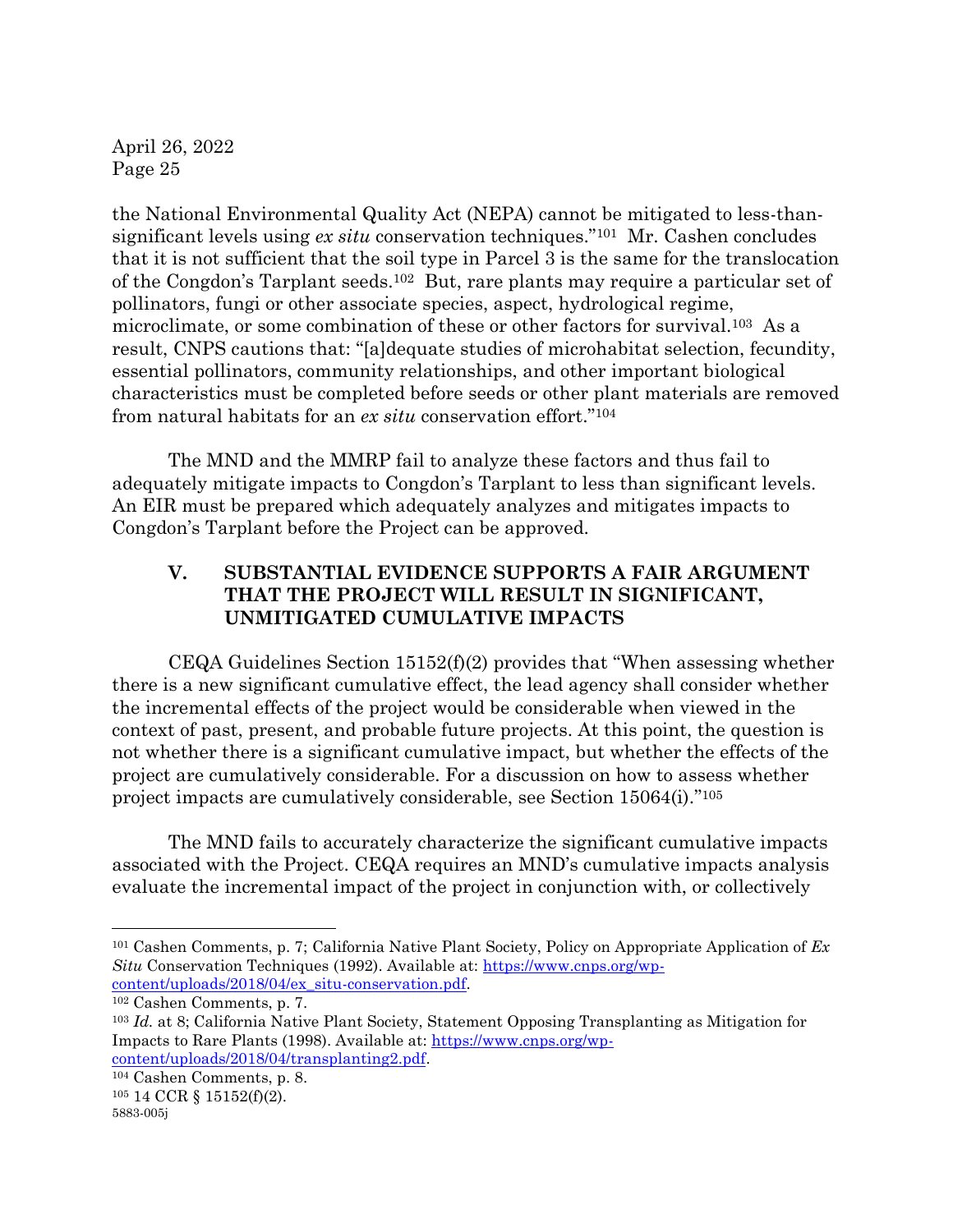with, other closely related past, present, and reasonably foreseeable probable future projects.<sup>106</sup> "Cumulative impacts" are defined as "two or more individual effects, which, when considered together, are considerable or which compound or increase other environmental impacts."<sup>107</sup> The purpose of this requirement is to avoid "piecemeal" approval of projects without consideration of the total environmental effects the project would have when taken together.<sup>108</sup> The adequacy of an EIR's discussion of cumulative impacts is determined by standard of practicality and reasonableness.<sup>109</sup>

The MND's statement that the Project will not result in any new cumulative impacts is not supported by substantial evidence. The MND fails to adequately analyze the cumulative impacts of suburban sprawl on rare plants including the Congdon's Tarplant.110 Mr. Cashen concluded that the "analysis" in the VCC EIR was predicated on the belief that the project would not cumulatively impact any special-status plants or animals.111 It is now known that at least one special-status species, the Congdon's Tarplant would be directly impacted by the Project.112 The 2018 Supplemental IS/MND did not rectify the deficiency because it merely cited the "analysis" in the VCC EIR: that "No cumulatively considerable impacts were identified with the VCC project in 2004, as documented in the final EIR."<sup>113</sup>

As Mr. Cashen demonstrated in his comments, Congdon's Tarplant has been documented at the following project sites (recently proposed or approved) in the City of Dublin: SCS Dublin, East Ranch (Croak Property), Boulevard (Dublin Crossing), Ikea Retail Center, and Zeiss Innovation Center. None of these projects were contemplated in the VCC EIR (or 2018 Supplemental IS/MND).114 Collectively, the proposed Project, in conjunction with the projects listed above, would eliminate most of the Congdon's Tarplant populations remaining in the City of Dublin.115 Mr. Cashen concluded that this impact would be very significant and because the

<sup>115</sup> *Id.*

<sup>&</sup>lt;sup>106</sup> *Id.*; 14 CCR § 15355(b); *City of Long Beach v. Los Angeles Unified School Dist.* (2009) 176 Cal.App.4th 889, 905.

<sup>107</sup> 14 CCR § 15355.

<sup>108</sup> Cecily Talbert Barclay and Matthew S. Gray, California Land Use and Planning Law (Solano Press, 37th ed. 2020) p. 180.

<sup>109</sup> *Environmental Protection & Information Center v. California Dept. of Forestry & Fire Protection*  (2008) 44 Cal.4th 459, 525; 14 CCR § 15130(b).

<sup>110</sup> Cashen Comments, p. 6.

<sup>111</sup> *Id*.

<sup>112</sup> *Id.* 

<sup>113</sup> 2018 Supplemental IS/MND, p. 90.

<sup>114</sup> Cashen Comments, p. 6.

<sup>5883-005</sup>j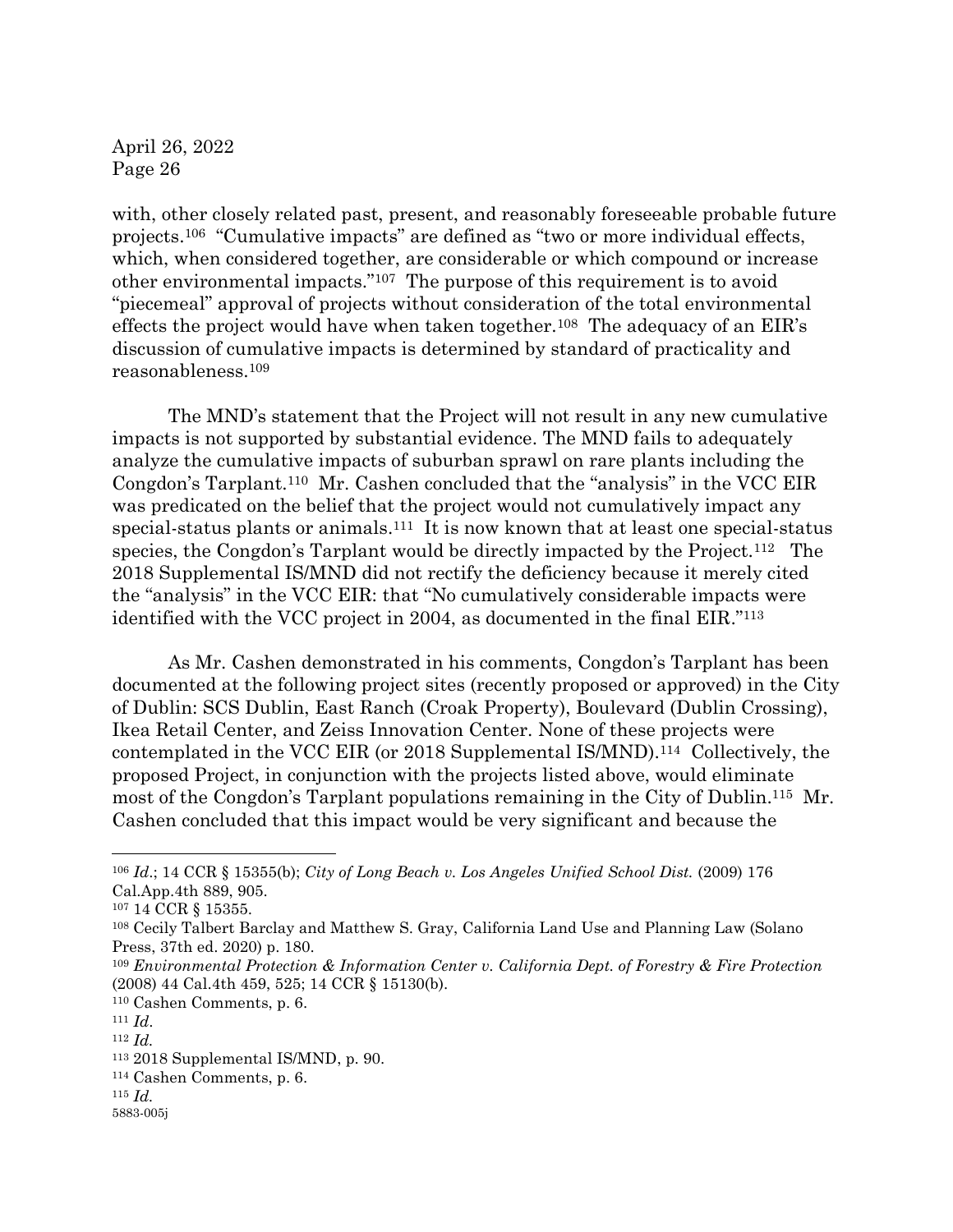Project does not adhere to the terms of the EACCS, its incremental contribution to the impact would be cumulatively considerable.116 An EIR must be prepared which accurately analyzes and mitigates the Project's cumulatively considerable impacts to sensitive and rare biological resources.

## **VI. THE CITY LACKS SUBSTANTIAL EVIDENCE TO APPROVE THE PROJECT'S LAND USE PERMITS**

## **A. The City Lacks Substantial Evidence to Make the Findings Required for the Tentative Parcel Map No. 11241**

Tentative Map approval requires that the following findings are made and supported by substantial evidence in the public record, including: "The subdivision design and proposed improvement will not cause substantial environmental damage or substantially and avoidably injure fish or wildlife or their habitat"; and "The design of the subdivision or type of improvement will not cause serious public health concerns." <sup>117</sup>

As detailed above, the Project may result in significant impacts to biological resources and their habitats. As such, the City cannot make the necessary findings that the Project will not cause substantial environmental damage to fish or wildlife as required by the Dublin Municipal Code.

Additionally, the City cannot make the necessary finding, supported by substantial evidence, that the Project will not result in serious public health concerns. As demonstrated above, and in SWAPE comment letter and expert modeling, the Project may result in a significant cancer risk associated with toxic air contaminants and diesel particulate matter emissions. The City cannot make the necessary findings required under the Tentative Parcel Map approval, and cannot approve the Project absent adequate mitigation as detailed herein and in expert comments attached.

<sup>116</sup> *Id.*

<sup>5883-005</sup>j <sup>117</sup> Dublin Municipal Code  $\S 9.08(c)(4)$  and (5).